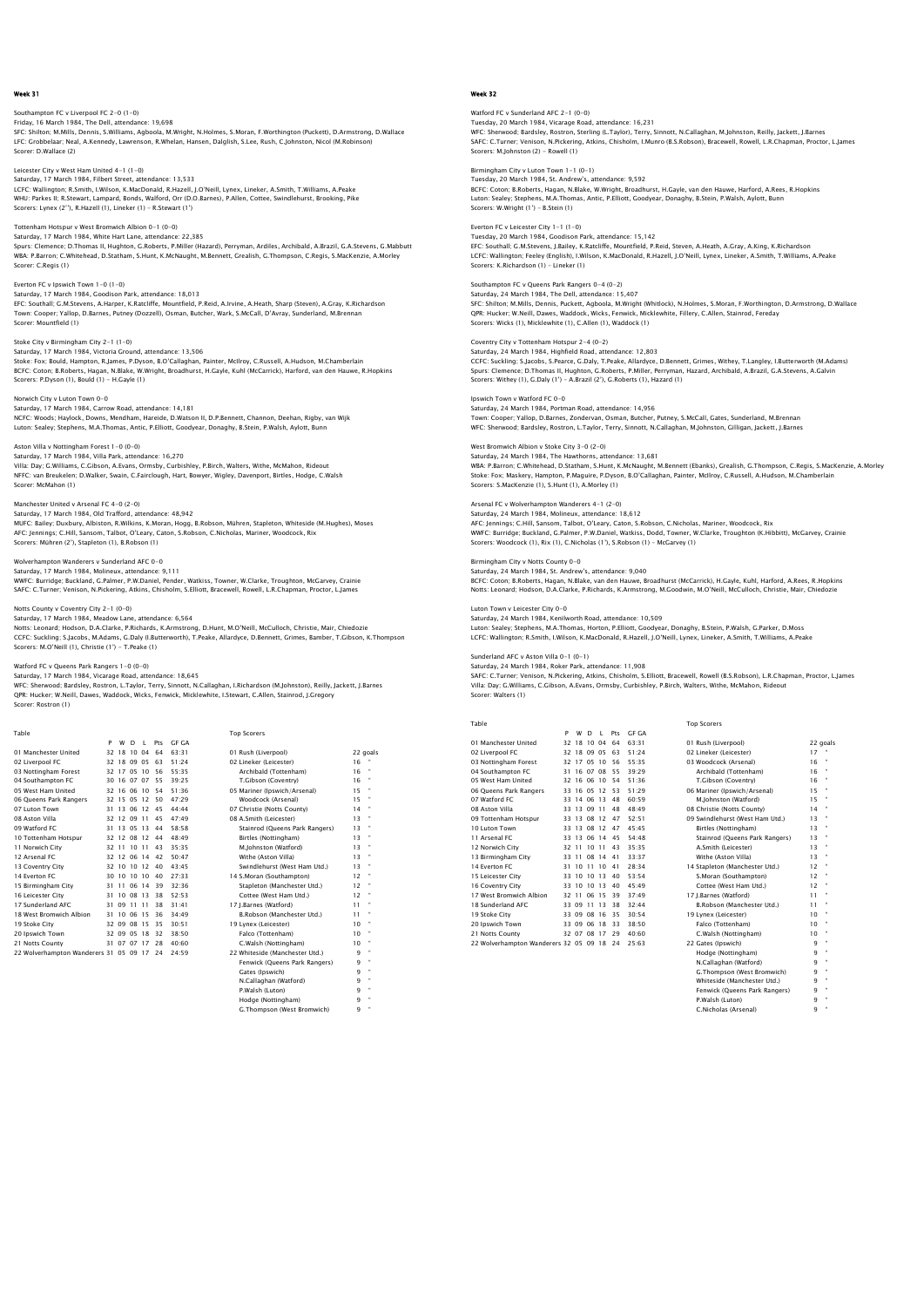Southampton FC v Everton FC 0–1 (0–1)<br>Saturday, 31 March 1984, The Dell, attendance: 20,244<br>SFC: Shilton; M.Mills (Rofe), Golac, Puckett, Whitlock, M.Wright, N.Holmes, S.Moran, Baird, D.Armstrong, D.Wallace EFC: Southall; G.M.Stevens, J.Bailey, K.Ratcliffe, Mountfield, P.Reid, A.Harper (Steven), A.Heath, Sharp, A.Gray, K.Richardson Scorer: A.Gray (1)

Ipswich Town v Luton Town 3-0 (0-0) Saturday, 31 March 1984, Portman Road, attendance: 14,570 Ipswich: Cooper; Burley, S.McCall, Zondervan (D.Barnes), Osman, Butcher, Putney, M.Brennan, D'Avray, Sunderland, Gates Luton: Sealey; Stephens, M.A.Thomas, Horton, Antic, Goodyear, Donaghy, B.Stein, P.Walsh, Breacker, D.Moss (Bunn) Scorers: Gates (1), Putney (1), D'Avray (1)

# Leicester City v Norwich City 2-1 (2-0)

Saturday, 31 March 1984, Filbert Street, attendance: 11,278 LCFC: Wallington; R.Smith, T.Williams, K.MacDonald, R.Hazell, J.O'Neill, Lynex, Lineker, A.Smith, P.Ramsey, A.Peake<br>NCFC: Woods; Haylock, Downs, Mendham, Hareide, D.Watson II, Devine, Channon, Deehan, D.P.Bennett (Riqby), Scorers: A.Smith (2) – Deehan (1)

## West Bromwich Albion v Manchester United 2-0 (1-0)

Saturday, 31 March 1984, The Hawthorns, attendance: 27,954<br>WBA: P.Barron; C.Whitehead, D.Statham, S.Hunt, K.McNaught, M.Bennett, Grealish, G.Thompson, C.Regis, S.MacKenzie, A.Morley<br>MUFC: Bailey: Duxbury, Albiston, R.Wikin

Notts County v Nottingham Forest 0-0 Saturday, 31 March 1984, Meadow Lane, attendance: 18,357 Notts: Leonard; Hodson, D.A.Clarke, P.Richards, K.Armstrong, D.Hunt, M.O'Neill, McCulloch, Christie, Mair, Chiedozie<br>NFFC: van Breukelen; V.Anderson, Swain, C.Fairclough, Hart, Bowyer, I.Wallace, Davenport, Birtles (D.Walk

#### West Ham United v Queens Park Rangers 2-2 (2-0)

Saturday, 31 March 1984, Upton Park, attendance: 21,099 WHU: Parkes II; R.Stewart, Walford, Bonds, A.Martin, Orr, P.Allen, Cottee, Swindlehurst, Brooking, Pike QPR: Hucker; W.Neill, Dawes, Waddock, Wicks, Fenwick, Micklewhite, Fillery, C.Allen, Stainrod, Fereday (S.Burke) Scorers: Pike (1), Cottee (1) - C.Allen (2)

# Stoke City v Sunderland AFC 2-1 (2-1)<br>Saturday, 21 March 1984, Victoria Cround, attendance: 11.047

Saturday, 31 March 1984, Victoria Ground, attendance: 11,047<br>Stoke: Fox: Bould, Hampton, R.James, P.Dyson, B.O'Callaghan, Painter, McIlroy, C.Russell (P.Maguire), A.Hudson, M.Chamberlain<br>SAFC: C.Turner; Venison, N.Pickerin

## Tottenham Hotspur v Wolverhampton Wanderers 1-0 (1-0)

Saturday, 31 March 1984, White Hart Lane, attendance: 19,296<br>Spurs: Parks; D.Thomas II, Hughton, G.Roberts, P.Miller, Perryman, Hazard, G.A.Stevens, Falco, A.Brazil, A.Galvin<br>WWFC: Burridge: Buckland, G.Palmer, P.W.Daniel, Scorer: Hazard (1)

Birmingham City v Aston Villa 2–1 (1–1)<br>Saturday, 31 March 1984, St. Andrew's, attendance: 23,993<br>BCFC: Coton; B.Roberts, Hagan, N.Blake, Kuhl, B.Stevenson, H.Gayle, van den Hauwe, McCarrick, Halsall, R.Hopkins<br>Villa: Day; Scorers: B.Stevenson (1), H.Gayle (1) - Withe (1)

# Coventry City v Arsenal FC 1-4 (1-1)

Saturday, 31 March 1984, Highfield Road, attendance: 10,550 CCFC: Suckling; I.Butterworth, S.Pearce, G.Daly, T.Peake, Allardyce, D.Bennett, Singleton (Withey), Platnauer, T.Gibson, M.Adams AFC: Jennings (Kay); C.Hill, B.Sparrow, Talbot, O'Leary, C.Whyte, S.Robson, C.Nicholas, Mariner, Woodcock, Rix Scorers: D.Bennett (1) - C.Whyte (1), S.Robson (1), Talbot (1), Mariner (1)

#### Watford FC v Liverpool FC 0-2 (0-0) Saturday, 31 March 1984, Vicarage Road, attendance: 21,293

WFC: Steele; Bardsley, Rostron, L.Taylor, Jackett, Sinnott, N.Callaghan, M.Johnston, Reilly, J.Barnes, P.G.Atkinson (I.Richardson) LFC: Grobbelaar; Neal, A.Kennedy, Lawrenson, R.Whelan, Hansen, Dalglish, S.Lee, Rush, Wark, Souness Scorers: Wark (1), Rush (1)

|   | I |        |  |
|---|---|--------|--|
| × |   | $\sim$ |  |

Top Scorers

Fenwick (Queens Park Rangers)

|                                           | P | w | D           | $\blacksquare$ | Pts | GE GA |                                 |    |          |
|-------------------------------------------|---|---|-------------|----------------|-----|-------|---------------------------------|----|----------|
| 01 Liverpool FC                           |   |   | 33 19 09 05 |                | 66  | 53:24 | 01 Rush (Liverpool)             |    | 23 goals |
| 02 Manchester United                      |   |   |             | 33 18 10 05    | 64  | 63.33 | 02 Lineker (Leicester)          | 17 |          |
| 03 Nottingham Forest                      |   |   |             | 33 17 06 10 57 |     | 55:35 | 03 Woodcock (Arsenal)           | 16 |          |
| 04 West Ham United                        |   |   |             | 33 16 07 10    | 55  | 53.38 | T.Gibson (Coventry)             | 16 |          |
| 05 Southampton FC                         |   |   |             | 32 16 07 09 55 |     | 39:30 | Archibald (Tottenham)           | 16 |          |
| 06 Queens Park Rangers                    |   |   |             | 34 16 06 12    | 54  | 53:31 | Mariner (Ipswich/Arsenal)       | 16 |          |
| 07 Tottenham Hotspur                      |   |   |             | 34 14 08 12    | 50  | 53:51 | 07 M.Johnston (Watford)         | 15 |          |
| 08 Arsenal FC                             |   |   |             | 34 14 06 14    | 48  | 58:49 | A.Smith (Leicester)             | 15 |          |
| 09 Watford FC                             |   |   |             | 34 14 06 14    | 48  | 60:61 | 09 Christie (Notts County)      | 14 |          |
| 10 Aston Villa                            |   |   |             | 34 13 09 12    | 48  | 49:51 | Withe (Aston Villa)             | 14 |          |
| 11 Luton Town                             |   |   |             | 34 13 08 13    | 47  | 45:48 | 11 Swindlehurst (West Ham Utd.) | 13 |          |
| 12 Birmingham City                        |   |   |             | 34 12 08 14    | 44  | 35:38 | Stainrod (Oueens Park Rangers)  | 13 |          |
| 13 Everton EC                             |   |   |             | 32 11 11 10    | 44  | 29:34 | Cottee (West Ham Utd.)          | 13 |          |
| 14 Leicester City                         |   |   |             | 34 11 10 13    | 43  | 55:55 | Birtles (Nottingham)            | 13 |          |
| 15 Norwich City                           |   |   |             | 33 11 10 12    | 43  | 36:37 | 15 S.Moran (Southampton)        | 12 |          |
| 16 West Bromwich Albion                   |   |   | 33 12 06 15 |                | 42  | 39:49 | Stapleton (Manchester Utd.)     | 12 |          |
| 17 Coventry City                          |   |   |             | 34 10 10 14    | 40  | 46.53 | 17 I.Barnes (Watford)           | 11 |          |
| 18 Sunderland AFC                         |   |   | 34 09 11 14 |                | 38  | 33:46 | B.Robson (Manchester Utd.)      | 11 |          |
| 19 Stoke City                             |   |   | 34 10 08 16 |                | 38  | 32:55 | 19 C.Walsh (Nottingham)         | 10 |          |
| 20 Ipswich Town                           |   |   | 34 10 06 18 |                | 36  | 41.50 | Falco (Tottenham)               | 10 |          |
| 21 Notts County                           |   |   |             | 33 07 09 17    | 30  | 40:60 | Lynex (Leicester)               | 10 |          |
| 22 Wolverhampton Wanderers 33 05 09 19 24 |   |   |             |                |     | 25:64 | Gates (Ipswich)                 | 10 |          |
|                                           |   |   |             |                |     |       | 23 Whiteside (Manchester Utd.)  | 9  | ×        |
|                                           |   |   |             |                |     |       | Deehan (Norwich)                | 9  |          |
|                                           |   |   |             |                |     |       | C.Nicholas (Arsenal)            | 9  | ×        |
|                                           |   |   |             |                |     |       | P.Walsh (Luton)                 | ٩  |          |
|                                           |   |   |             |                |     |       | Hodge (Nottingham)              | ۹  | ×        |
|                                           |   |   |             |                |     |       | G.Thompson (West Bromwich)      | ٩  |          |
|                                           |   |   |             |                |     |       | N.Callaghan (Watford)           | q  | ×        |

# Week 34

# Norwich City v Watford FC 6–1 (3–1)<br>Saturday, 7 April 1984, Carrow Road, attendance: 14,451<br>NCFC: Woods; Haylock, Downs, Mendham, Hareide, D.Watson II, Devine, Channon, Deehan, Rosario, van Wijk WFC: Sherwood; Bardsley, Jackett, L.Taylor, Terry, Sinnott, N.Callaghan, M.Johnston, Reilly, J.Barnes, P.G.Atkinson (I.Richardson)<br>Scorers: Deehan (4''), Downs (1), Devine (1) – M.Johnston (1)

#### Luton Town v Everton FC 0-3 (0-0) Saturday, 7 April 1984, Kenilworth Road, attendance: 9,224

Luton: Sealey; Stephens, M.A.Thomas, Horton, P.Elliott, Donaghy, Breacker, B.Stein, M.Stein (Goodyear), Aylott, Bunn<br>EFC: Southall: G.M.Stevens, J.Bailey, A.Harper, Mountfield, P.Reid, E.Curran, A.Heath, Sharp, Steven, K.R Scorers: A.Heath (2'), Mountfield (1)

#### Manchester United v Birmingham City 1-0 (1-0) Saturday, 7 April 1984, Old Trafford, attendance: 39,891

MUFC: Bailey; Duxbury, Albiston, R.Wilkins, K.Moran, Hogg, B.Robson, A.Graham, Stapleton, Whiteside (M.Hughes), Moses<br>BCFC: Coton; B.Roberts, Haqan, N.Blake, W.Wriqht, B.Stevenson, H.Gayle, van den Hauwe, Harford, Halsall, Scorer: B.Robson (1)

#### Wolverhampton Wanderers v Notts County 0-1 (0-1) Saturday, 7 April 1984, Molineux, attendance: 7,481

WWFC: Burridge; Buckland (W.Livingstone), G.Palmer, I.Cartwright, Pender, Dodd, Towner, K.Hibbitt, Troughton, McGarvey, Crainie<br>Notts: Leonard; Hodson, D.A.Clarke, P.Richards, K.Armstrong, D.Hunt, M.O'Neill, McCulloch, Chr

## Liverpool FC v West Ham United 6-0 (4-0) Saturday, 7 April 1984, Anfield Road, attendance: 38,359

LFC: Grobbelaar; Neal, A.Kennedy, Lawrenson, R.Whelan, Hansen, Dalglish, S.Lee, Rush, Wark, Souness WHU: Parkes II; R.Stewart, Walford, Bonds, A.Martin, Orr, P.Allen, Cottee, Whitton, Brooking, Pike Scorers: Rush (2), Souness (2), Dalglish (1), R.Whelan (1)

#### Arsenal FC v Stoke City 3-1 (0-0)

Saturday, 7 April 1984, Highbury, attendance: 21,211<br>AFC: Lukic; C.Hill, B.Sparrow, Talbot, O'Leary, Caton, S.Robson, C.Nicholas (Meade), Mariner, Woodcock, Rix<br>Stoke: Fox; Bould, Hampton, R.James, P.Dyson, B.O'Callaghan,

Southampton FC v Leicester City 2–2 (0–0)<br>Saturday, 7 April 1984, The Dell, attendance: 17,445<br>SFC: Shilton; M.Mills, Dennis, Golac, Agboola, M.Wright, N.Holmes, S.Moran, F.Worthington (Puckett), D.Armstrong, D.Wallace<br>SFC Scorers: D.Wallace (1), S.Moran (1) - Lineker (2)

# Nottingham Forest v West Bromwich Albion 3-1 (2-0)

Saturday, 7 April 1984, City Ground, attendance: 15,245 NFFC: van Breukelen; V.Anderson, Swain, C.Fairclough, Hart, Bowyer, Wigley, G.Mills (Riley), Davenport, Hodge, C.Walsh WBA: P.Barron; C.Whitehead, D.Statham, S.Hunt, K.McNaught, M.Bennett, Grealish, G.Thompson, C.Regis, S.MacKenzie, A.Morley Scorers: C.Walsh (1'), V.Anderson (1), Bowyer (1) – G.Thompson (1)

Queens Park Rangers v Ipswich Town 1–0 (0–0)<br>Saturday, 7 April 1984, Loftus Road, attendance: 12,251<br>QPR: Hucker; W.Neill, Dawes, Waddock, Wicks, Fenwick, Micklewhite, Fillery, C.Allen, Stainrod, Fereday Town: Cooper; Burley, D.Barnes, S.McCall, Osman, Cranson, Putney, M.Brennan (A.Kinsella), D'Avray, Sunderland, Gates Scorer: C.Allen (1)

## Aston Villa v Coventry City 2-0 (1-0)

Saturday, 7 April 1984, Villa Park, attendance: 15,318 Villa: Day; G.Williams, Deacy, A.Evans, Ormsby, D.Mortimer, D.Bremner, P.Birch, A.Blair, McMahon, Walters CCFC: Suckling; I.Butterworth, S.Pearce, G.Daly, T.Peake (Grimes), S.Jacobs, D.Bennett, Singleton, Platnauer, T.Gibson, T.Langley Scorers: Ormsby (1), P.Birch (1)

#### Sunderland AFC v Tottenham Hotspur 1-1 (1-1)

Saturday, 7 April 1984, Roker Park, attendance: 15,433

SAFC: C.Turner; Venison, N.Pickering, J.G.Murray (B.S.Robson), Chisholm, S.Elliott, Bracewell, Rowell, C.West, Proctor, L.James<br>Spurs: Parks; D.Thomas II, Hughton, G.Roberts, P.Miller, Perryman, Hazard, G.A.Stevens (Brooke

#### Everton FC v Arsenal FC 0-0

Monday, 9 April 1984, Goodison Park, attendance: 21,174<br>EFC: Southall; G.M.Stevens, J.Bailey, K.Ratcliffe, Mountfield, P.Reid, E.Curran, A.Heath, Sharp (Steven), A.Gray, K.Richardson<br>AFC: Lukic; C.Hill, Sansom, Talbot, O'L

Table Top Scorers

|                                        | P  | W           | <sup>D</sup> | L. | Pts | <b>GF GA</b> |                                |          |   |
|----------------------------------------|----|-------------|--------------|----|-----|--------------|--------------------------------|----------|---|
| 01 Liverpool FC                        | 34 | 20          | 09 05        |    | 69  | 59.24        | 01 Rush (Liverpool)            | 25 goals |   |
| 02 Manchester United                   |    | 34 19 10 05 |              |    | 67  | 64:33        | 02 Lineker (Leicester)         | 19       |   |
| 03 Nottingham Forest                   |    | 34 18       | 06 10        |    | 60  | 58.36        | 03 Mariner (Ipswich/Arsenal)   | 17       | ٠ |
| 04 Oueens Park Rangers                 |    | 35 17       | 06 12        |    | 57  | 54:31        | Woodcock (Arsenal)             | 17       |   |
| 05 Southampton FC                      |    | 33 16 08 09 |              |    | 56  | 41:32        | 05 Archibald (Tottenham)       | 16       |   |
| 06 West Ham United                     |    | 34 16       | 0711         |    | 55  | 53.44        | T.Gibson (Coventry)            | 16       |   |
| 07 Arsenal FC                          |    | 36 15 07 14 |              |    | 52  | 61:50        | M.Johnston (Watford)           | 16       |   |
| 08 Tottenham Hotspur                   |    | 35 14       | 09           | 12 | 51  | 54.52        | 08 A.Smith (Leicester)         | 15       |   |
| 09 Aston Villa                         |    | 35 14 09 12 |              |    | 51  | 51:51        | 09 Christie (Notts County)     | 14       |   |
| 10 Everton FC                          |    | 34 12 12    |              | 10 | 48  | 32:34        | Withe (Aston Villa)            | 14       |   |
| 11 Watford FC                          |    | 35 14 06 15 |              |    | 48  | 61.67        | 11 Birtles (Nottingham)        | 13       |   |
| 12 Luton Town                          |    | 35 13 08 14 |              |    | 47  | 45:51        | Stainrod (Queens Park Rangers) | 13       |   |
| 13 Norwich City                        |    | 34 12 10 12 |              |    | 46  | 42:38        | Swindlehurst (West Ham Utd.)   | 13       |   |
| 14 Leicester City                      |    | 35 11       | 11           | 13 | 44  | 57.57        | Deehan (Norwich)               | 13       |   |
| 15 Birmingham City                     |    | 35 12 08    |              | 15 | 44  | 35:39        | Cottee (West Ham Utd.)         | 13       |   |
| 16 West Bromwich Albion                |    | 34 12 06 16 |              |    | 42  | 40.52        | S.Moran (Southampton)          | 13       |   |
| 17 Coventry City                       |    | 35 10 10 15 |              |    | 40  | 46:55        | 17 Stapleton (Manchester Utd.) | 12       |   |
| 18 Sunderland AFC                      |    | 35 09 12    |              | 14 | 39  | 34:47        | B.Robson (Manchester Utd.)     | 12       |   |
| 19 Stoke City                          |    | 35 10 08 17 |              |    | 38  | 33:58        | 19 Falco (Tottenham)           | 11       |   |
| 20 Ipswich Town                        |    | 35 10 06    |              | 19 | 36  | 41:51        | J.Barnes (Watford)             | 11       |   |
| 21 Notts County                        |    | 34 08 09    |              | 17 | 33  | 41.60        | C.Walsh (Nottingham)           | 11       |   |
| 22 Wolverhampton Wanderers 34 05 09 20 |    |             |              |    | 24  | 25:65        | 22 Lynex (Leicester)           | 10       |   |
|                                        |    |             |              |    |     |              | A.Heath (Everton)              | 10       |   |

| 01 Rush (Liverpool)            | 25 goal   |          |
|--------------------------------|-----------|----------|
| 02 Lineker (Leicester)         | 19        |          |
| 03 Mariner (Ipswich/Arsenal)   | 17        | ×        |
| Woodcock (Arsenal)             | 17        | ٠        |
| 05 Archibald (Tottenham)       | 16        | ×        |
| T.Gibson (Coventry)            | 16        | $\alpha$ |
| M.Johnston (Watford)           | 16        | $\alpha$ |
| 08 A.Smith (Leicester)         | 15        | ×        |
| 09 Christie (Notts County)     | 14        | ×        |
| Withe (Aston Villa)            | 14        | ٠        |
| 11 Birtles (Nottingham)        | 13        | ×        |
| Stainrod (Oueens Park Rangers) | 13        | $\alpha$ |
| Swindlehurst (West Ham Utd.)   | 13        | $\alpha$ |
| Deehan (Norwich)               | 13        | ×        |
| Cottee (West Ham Utd.)         | 13        | ×        |
| S.Moran (Southampton)          | 13        | $\alpha$ |
| 17 Stapleton (Manchester Utd.) | $12^{12}$ | ٠        |
| B.Robson (Manchester Utd.)     | $12^{12}$ | ٠        |
| 19 Falco (Tottenham)           | 11        | ×        |
| J.Barnes (Watford)             | 11        | ٠        |
| C.Walsh (Nottingham)           | 11        | ×        |
| 22 Lynex (Leicester)           | 10        | ×        |
| A.Heath (Everton)              | 10        | $\alpha$ |
| G.Thompson (West Bromwich)     | 10        | ٠        |
| Gates (Ipswich)                | 10        | ٠        |
| C.Nicholas (Arsenal)           | 10        | $\alpha$ |
| 27 Whiteside (Manchester Utd.) | ۹         | ٠        |
| P.Walsh (Luton)                | ۹         | ×        |
| Hodge (Nottingham)             | ۹         | ×        |
| C.Allen (Queens Park Rangers)  | ۹         | ٠        |
| Fenwick (Oueens Park Rangers)  | ۹         | ×        |
| N.Callaghan (Watford)          | 9         | ٠        |
|                                |           |          |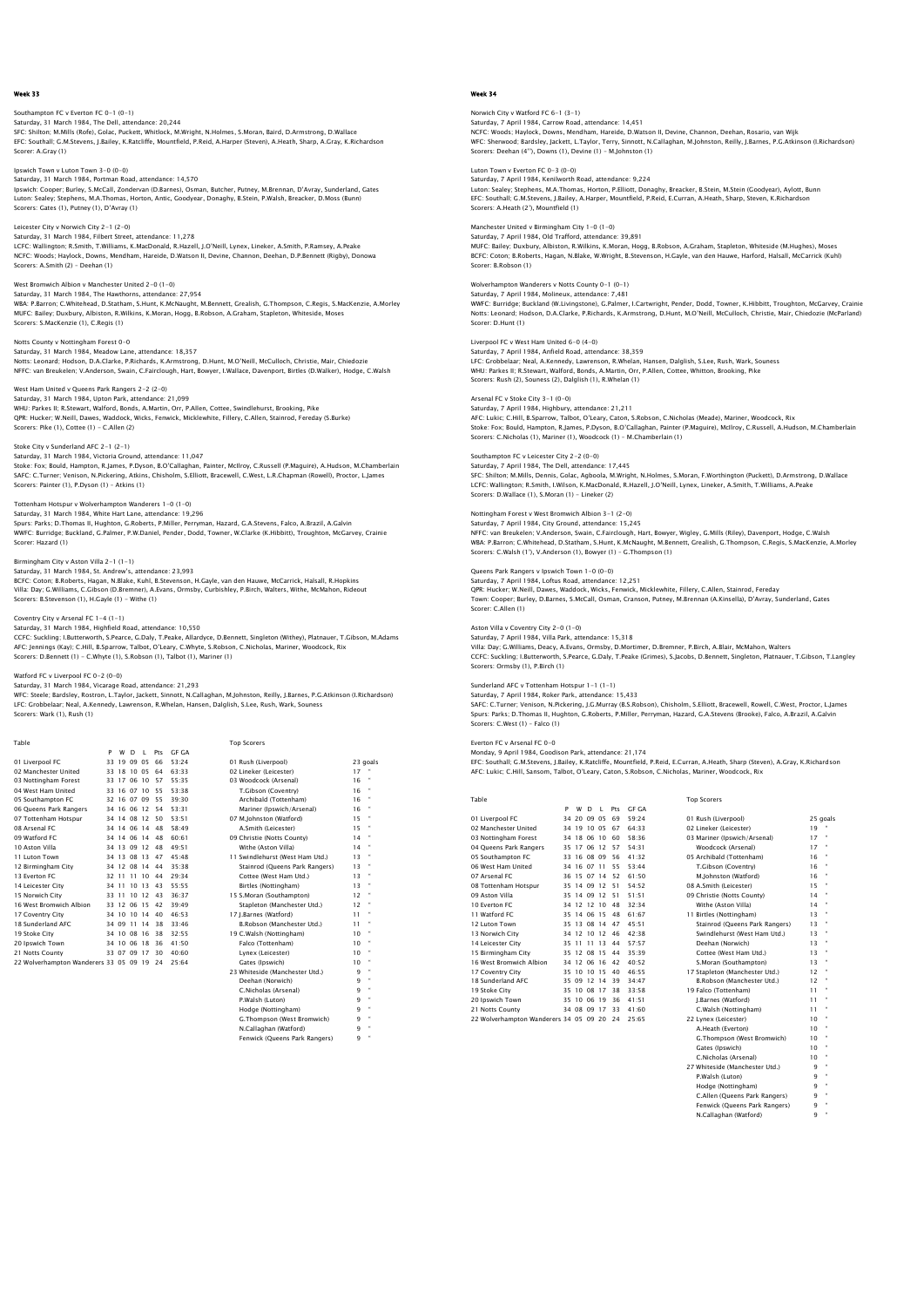## otts County v Manchester United 1-0 (0-0) Saturday, 14 April 1984, Meadow Lane, attendance: 13,911 Notts: Leonard; Hodson, D.A.Clarke, P.Richards, K.Armstrong, D.Hunt, M.O'Neill, McCulloch (Harkouk), Christie, Mair, McParland MUFC: Bailey; Duxbury, Albiston, R.Wilkins, K.Moran, Hogg, Moses, P.McGrath, Stapleton, Whiteside, A.Davies (M.Hughes) Scorer: Christie (1)

West Ham United v Sunderland AFC 0-1 (0-0) Saturday, 14 April 1984, Upton Park, attendance: 16,558

WHU: Parkes II; R.Stewart, Lampard, Bonds, A.Martin, Orr (D.O.Barnes), P.Allen, Cottee, Swindlehurst, Brooking, Pike SAFC: C.Turner; Venison, N.Pickering, Atkins, Chisholm, S.Elliott, Bracewell, B.S.Robson, C.West, Hindmarch, L.James Scorer: Chisholm (1)

Ipswich Town v Nottingham Forest 2-2 (0-1) Saturday, 14 April 1984, Portman Road, attendance: 15,429 Town: Cooper; Burley (R.Turner), D.Barnes, Zondervan, Osman, Butcher, Putney, M.Brennan, D'Avray, S.McCall, Gates<br>NFFC: van Breukelen; V.Anderson, Swain, D.Walker, Hart, Bowyer, Wigley, G.Mills, Davenport, Hodge, C.Walsh<br>S

## Coventry City v Wolverhampton Wanderers 2-1 (1-1)

Saturday, 14 April 1984, Highfield Road, attendance: 8,246 CCFC: Suckling: I.Butterworth, S.Pearce, G.Daly, Allardyce, S.Jacobs, M.Adams, Grimes, M.Ferguson, T.Gibson, Platnauer<br>WWFC: Burridge: Buckland, G.Palmer, I.Cartwright, Pender, Dodd, K.Hibbitt, W.Clarke (Towner), W.Livings

West Bromwich Albion v Norwich City 0-0<br>Saturday, 14 April 1984, The Hawthorns, attendance: 11.572 Saturday, 14 April 1984, The Hawthorn WBA: P.Barron; Ebanks, D.Statham, S.Hunt, K.McNaught, M.Bennett, Grealish, G.Thompson, N.Cross, S.MacKenzie, A.Morley NCFC: Woods; Haylock, Downs, Mendham, Hareide, D.Watson II, Devine, Channon, Rosario, van Wijk, Donowa

#### Tottenham Hotspur v Luton Town 2-1 (1-0)

Saturday, 14 April 1984, White Hart Lane, attendance: 25,390 Spurs: Parks; D.Thomas II, Hughton, G.Roberts, P.Miller, Perryman, Hazard, Archibald, Falco, G.Mabbutt, A.Galvin (G.A.Stevens)<br>Luton: Sealey; Stephens, M.A.Thomas, Horton, P.Elliott, Donaghy, G.Parker, B.Stein, Aylott (Ant Scorers: G.Roberts (1), Falco (1) - G.Parker (1)

# Queens Park Rangers v Birmingham City 2-0 (1-0)

Saturday, 14 April 1984, Loftus Road, attendance: 10,255<br>QPR: Hucker, W.Neill, Dawes, Waddock (Fereday), Wicks, Fenwick, Micklewhite, Fillery, C.Allen, Stainrod, J.Gregory<br>BCFC: Coton; B.Roberts, van den Hauwe, N.Blake, W. Scorers: J.Gregory (1), Fenwick (1)

## Leicester City v Aston Villa 2-0 (1-0)

Saturday, 14 April 1984, Filbert Street, attendance: 13,666<br>LCFC: Wallington; R.Smith, I.Wilson, P.Ramsey, R.Hazell (Banks), J.O'Neill, English, Lineker, A.Smith, T.Williams, A.Peake<br>Villa: Day: G.Williams, Deacy (P.Kerr), Scorers: J.O'Neill (1), Banks (1)

#### Stoke City v Liverpool FC 2-0 (1-0)

Staturday, 14 April 1984, Victoria Ground, attendance: 24,372 Stoke: Fox; Bould, Hampton, R.James, P.Dyson, B.O'Callaghan, Painter, McIlroy, C.Russell, A.Hudson, M.Chamberlain<br>LFC: Grobbelaar; Neal, A.Kennedy, Lawrenson, R.Whelan, Hansen, Dalqlish (C.Johnston), S.Lee, Rush, Wark, Sou Scorers: Painter (1), C.Russell (1)

# Southampton FC v Everton FC 3-1 (0-0)

Tuesday, 17 April 1984, The Dell, attendance: 16,978<br>SFC: Shilton; M.Mills (A.Curtis), Dennis, Golac, M.Wright, Agboola, N.Holmes, S.Moran, F.Worthington, D.Armstrong, D.Wallace<br>EFC: Southall; G.M.Stevens, A.Harper, K.Ratc Scorers: D.Armstrong (2), S.Moran (1) - K.Richardson (1)

#### Watford FC v Manchester United 0-0

Tuesday, 17 April 1984, Vicarage Road, attendance: 20,764 WFC: Sherwood; Bardsley, N.Price, L.Taylor, Sinnott, Rostron, N.Callaghan, M.Johnston, Gilligan, J.Barnes, Sterling MUFC: Bailey; Duxbury, Albiston, R.Wilkins, K.Moran, Hogg, A.Davies, P.McGrath, Stapleton, Whiteside, A.Graham

# Coventry City v Nottingham Forest 2-1 (1-0)

Tuesday, 17 April 1984, Highfield Road, attendance: 9,819 CCFC: Suckling; I.Butterworth, M.Adams, G.Daly, Allardyce, S.Jacobs, Grimes, Platnauer, M.Ferguson, T.Gibson (Gynn), D.Bennett NFFC: van Breukelen; V.Anderson, Swain, C.Fairclough, Hart, Bowyer, Wigley, G.Mills, Davenport, Hodge, C.Walsh Scorers: M.Ferguson (1), Platnauer (1) – C.Walsh (1)

#### West Ham United v Luton Town 3-1 (2-0)

Tuesday, 17 April 1984, Upton Park, attendance: 15,430

WHU: Parkes II: R. Stewart, Walford, Bonds, A. Martin, D.O.Barnes, P.Allen, Cottee, Swindlehurst, Brooking, Pike Luton: Sealey; Stephens, M.A.Thomas, Horton, P.Elliott, Donaghy, G.Parker, B.Stein, P.Walsh, Bunn (Goodyear), D.Moss<br>Scorers: Cottee (2), A.Martin (1) – P.Walsh (1)

| Table                                     |   |             |   |                |                |              | <b>Top Scorers</b>                |        |              |
|-------------------------------------------|---|-------------|---|----------------|----------------|--------------|-----------------------------------|--------|--------------|
|                                           | P | w           | D | L              | Pts            | <b>GF GA</b> |                                   |        |              |
| 01 Liverpool FC                           |   |             |   | 35 20 09 06    | 69             | 59.26        | 01 Rush (Liverpool)               |        | 25 goals     |
| 02 Manchester United                      |   | 36 19 11 06 |   |                | 68             | 64.34        | 02 Lineker (Leicester)            | $19 -$ |              |
| 03 Nottingham Forest                      |   |             |   | 36 18 07 11    | 61             | 61:40        | 03 Woodcock (Arsenal)             | 17     | $\,$         |
| 04 Queens Park Rangers                    |   | 36 18 06 12 |   |                | 60             | 56:31        | Mariner (Ipswich/Arsenal)         | 17     |              |
| 05 Southampton FC                         |   | 34 17 08 09 |   |                | 59             | 44.33        | 05 M.Johnston (Watford)           | 16     |              |
| 06 West Ham United                        |   | 36 17 07 12 |   |                | 58             | 56:46        | Archibald (Tottenham)             | 16     |              |
| 07 Tottenham Hotspur                      |   |             |   |                | 36 15 09 12 54 | 56:53        | T.Gibson (Coventry)               | 16     | $\bullet$    |
| 08 Arsenal FC                             |   |             |   |                | 36 15 07 14 52 | 61:50        | 08 Cottee (West Ham Utd.)         | 15     | $\bullet$    |
| 09 Aston Villa                            |   |             |   | 36 14 09 13    | 51             | 51.53        | Christie (Notts County)           | 15     |              |
| 10 Watford FC                             |   | 36 14 07 15 |   |                | 49             | 61.67        | A.Smith (Leicester)               | 15     |              |
| 11 Everton EC                             |   | 35 12 12 11 |   |                | 48             | 33.37        | 11 Withe (Aston Villa)            | 14     |              |
| 12 Norwich City                           |   |             |   | 35 12 11 12    | 47             | 42.38        | S.Moran (Southampton)             | 14     |              |
| 13 Leicester City                         |   |             |   | 36 12 11 13    | 47             | 59:57        | 13 Stainrod (Queens Park Rangers) | 13     |              |
| 14 Luton Town                             |   |             |   | 37 13 08 16    | 47             | 47:56        | Deehan (Norwich)                  | 13     | $\bullet$    |
| 15 Coventry City                          |   |             |   | 37 12 10 15    | 46             | 50:57        | Birtles (Nottingham)              | 13     |              |
| 16 Birmingham City                        |   |             |   | 36 12 08 16 44 |                | 35:41        | Swindlehurst (West Ham Utd.)      | 13     |              |
| 17 West Bromwich Albion                   |   |             |   | 35 12 07 16 43 |                | 40.52        | 17 Falco (Tottenham)              | 12     |              |
| 18 Sunderland AFC                         |   |             |   | 36 10 12 14    | 42             | 35:47        | C.Walsh (Nottingham)              | 12     |              |
| 19 Stoke City                             |   |             |   | 36 11 08 17    | 41             | 35:58        | Stapleton (Manchester Utd.)       | 12     | $\bullet$    |
| 20 Ipswich Town                           |   |             |   | 36 10 07 19    | 37             | 43:53        | B.Robson (Manchester Utd.)        | 12     | $\bullet$    |
| 21 Notts County                           |   |             |   | 35 09 09 17    | -36            | 42:60        | 21 J.Barnes (Watford)             | 11     |              |
| 22 Wolverhampton Wanderers 35 05 09 21 24 |   |             |   |                |                | 26:67        | 22 Fenwick (Queens Park Rangers)  | 10     |              |
|                                           |   |             |   |                |                |              | D.Armstrong (Southampton)         | 10     |              |
|                                           |   |             |   |                |                |              | Gates (Ipswich)                   | 10     |              |
|                                           |   |             |   |                |                |              | A.Heath (Everton)                 | 10     |              |
|                                           |   |             |   |                |                |              | P.Walsh (Luton)                   | 10     | $\bullet$    |
|                                           |   |             |   |                |                |              | Lynex (Leicester)                 | 10     |              |
|                                           |   |             |   |                |                |              | C.Nicholas (Arsenal)              | 10     | $\epsilon$   |
|                                           |   |             |   |                |                |              | G.Thompson (West Bromwich)        | 10     |              |
|                                           |   |             |   |                |                |              | 30 Hodge (Nottingham)             | 9      | ×,           |
|                                           |   |             |   |                |                |              | Davenport (Nottingham)            | 9      | ×,           |
|                                           |   |             |   |                |                |              | N.Callaghan (Watford)             | 9      | ×,           |
|                                           |   |             |   |                |                |              | Whiteside (Manchester Utd.)       | q      | $\mathbf{a}$ |

winceside (Mussian)<br>C.Allen (Queens Park Rangers)

# Week 36

# Tottenham Hotspur v Aston Villa 2–1 (2–1)<br>Wednesday, 18 April 1984, White Hart Lane, attendance: 18,668<br>Spurs: Parks: D.Thomas II, Hughton, G.Roberts, P.Miller, Perryman, Hazard (G.A.Stevens), Archibald, Falco, G.Mabbutt, Villa: Day; G.Williams, C.Gibson, A.Evans, S.Foster, D.Mortimer, P.Birch, A.Blair, Withe, McMahon, Walters Scorers: G.Mabbutt (1), G.Roberts (1') - Walters (1)

# Leicester City v Liverpool FC 3-3 (2-1)

icester City v Liverpooi FC 3–3 (2–1)<br>ednesday, 18 April 1984, Anfield Road, attendance: 26,553 LCFC: Wallington; R.Smith, I.Wilson, T.Williams, J.O'Neill (Banks), K.MacDonald, Lynex, Lineker, A.Smith, P.Ramsey, A.Peake LFC: Grobbelaar; Neal, A.Kennedy, Lawrenson, R.Whelan, Hansen, Dalglish, S.Lee, Rush, Wark, Souness<br>Scorers: A.Peake (1), Lynex (1), Lineker (1) – R.Whelan (1), Rush (1), Wark (1)

#### Nottingham City v Birmingham City 5-1 (2-0) Saturday, 21 April 1984, City Ground, attendance: 15,323

NFFC: van Breukelen; V.Anderson, Gunn, C.Fairclough, Hart, Bowyer, Wigley, I.Wallace, Davenport, Thijssen (G.Mills), C.Walsh<br>BCFC: Coton; B.Roberts, van den Hauwe, N.Blake, W.Wright, Kuhl, H.Gayle, B.Stevenson, Harford, Mc

#### Southampton FC v West Ham United 2-0 (1-0) Saturday, 21 April 1984, The Dell, attendance: 20,846

SFC: Shilton; M.Mills, Golac, A.Curtis, Whitlock, M.Wright, N.Holmes, S.Moran, F.Worthington, D.Armstrong, D.Wallace<br>WHU: Parkes II; R.Stewart, Walford, Bonds, A.Martin, D.O.Barnes (Hilton), P.Allen, Cottee, Swindlehurst,

# Sunderland AFC v Everton FC 2-1 (1-1)

Saturday, 21 April 1984, Roker Park, attendance: 15,876 SAFC: C.Turner; Venison, N.Pickering, Atkins, Hindmarch, S.Elliott, Bracewell, B.S.Robson, C.West, Proctor, L.James<br>EFC: Southall; G.M.Stevens, J.Bailey, K.Ratcliffe, Mountfield, P.Reid (A.Harper), E.Curran, A.Heath, Sharp Scorers: B.S.Robson (1), C.West (1) - A.Heath (1)

#### Manchester United v Coventry City 4-1 (1-0)

Saturday, 21 April 1984, Old Trafford, attendance: 38,524<br>MUFC: Bailey: Duxbury, Albiston, R.Wilkins (Whiteside), K.Moran, Hogg, P.McGrath, Moses, Stapleton, M.Hughes, A.Graham<br>CCFC: Suckling: I.Butterworth, M.Adams (T.Gib Scorers: M.Hughes (2), P.McGrath (1), R.Wilkins (1) - G.Daly (1)

Wolverhampton Wanderers v Ipswich Town 0-3 (0-2)<br>Saturday, 21 April 1984, Molineux, attendance: 6,611<br>WWFC: Buridge; Buckland, G.P.almer (Rudge), Bayly, G.Rodger, Dodd, K.Hibbitt, McGarvey, W.Livingstone, Towner, Crainie<br>W Scorers: D'Avray (1), Osman (1), Sunderland (1)

## Norwich City v Stoke City 2-2 (0-1)

Saturday, 21 April 1984, Carrow Road, attendance: 16,084 NCFC: Woods; Devine, Downs, Mendham, Hareide (Haylock), D.Watson II, Rosario, Channon, Deehan, van Wijk, Donowa Stoke: Fox; Bould, Hampton, R.James, P.Dyson, Hemming, Painter, McIlroy, C.Russell, A.Hudson, M.Chamberlair<br>Scorers: Rosario (1), Deehan (1) - McIlroy (1), M.Chamberlain (1)

# Notts County  $3-2$  (0-0)

Saturday, 21 April 1984, Kenilworth Road, attendance: 8,181 Luton: Sealey; Stephens, M.A.Thomas, Horton, P.Elliott, Goodyear, G.Parker, B.Stein, P.Walsh, Bunn, D.Moss (Antic) Notts: Leonard; Hodson, D.A.Clarke, P.Richards, K.Armstrong, D.Hunt, M.O'Neill, Christie, McParland (Harkouk), Mair, Chiedozie<br>Scorers: D.Moss (1), Horton (1'), Bunn (1) – Christie (1), Chiedozie (1)

#### Aston Villa v Watford FC 2-1 (1-1) Saturday, 21 April 1984, Villa Park, attendance: 16,10

Villa: Day; G.Williams, C.Gibson, A.Evans, S.Foster, D.Mortimer, A.Blair, P.Birch, Withe, McMahon, Walters WFC: Sherwood; Bardsley, Rostron, L.Taylor, Reilly, Sinnott, Sterling, M.Johnston, Gilligan (N.Price), J.Barnes, P.G.Atkinson Scorers: D.Mortimer (1), S.Foster (1) – Sterling (1)

## Queens Park Rangers v Leicester City 2-0 (1-0)

Saturday, 21 April 1984, Loftus Road, attendance: 12,360 QPR: Hucker; W.Neill, Dawes, Fereday, Wicks, Fenwick, Micklewhite, Fillery, C.Allen, Stainrod, J.Gregory (S.Burke)<br>LCFC: Wallington; R.Smith , I.Wilson, K.MacDonald, T.Williams, Rennie, Lynex, Lineker, A.Smith (Banks), P.R

#### Arsenal FC v Tottenham Hotspur 3-2 (1-0)

Saturday, 21 April 1984, Highbury, attendance: 48,831<br>AFC: Lukic; C.Hill, B.Sparrow, Talbot, O'Leary, Caton, S.Robson, C.Nicholas, Mariner, Woodcock, Rix (P.Davis)<br>Spurs: Parks; D.Thomas II, Hughton, G.Roberts, P.Miller, P

#### West Bromwich Albion v Liverpool FC 0-3 (0-3)

Saturday, 21 April 1984, The Hawthorns, attendance: 35,230<br>WBA: P.Barron; C.Whitehead, D.Statham, S.Hunt, K.McNaught, M.Bennett, Grealish, G.Thompson, C.Regis, S.MacKenzie, A.Morley<br>LFC: Grobbelaar: Neal, A.Kennedy, Lawren

| Table                                  |    |             |       |     |     |       | <b>Top Scorers</b>             |          |  |
|----------------------------------------|----|-------------|-------|-----|-----|-------|--------------------------------|----------|--|
|                                        | P  | W           | D.    | т.  | Pts | GE GA |                                |          |  |
| 01 Liverpool FC                        | 37 | 21          | 10    | 06  | 73  | 65.29 | 01 Rush (Liverpool)            | 26 goals |  |
| 02 Manchester United                   |    | 37 20 11 06 |       |     | 71  | 68.35 | 02 Lineker (Leicester)         | 20       |  |
| 03 Nottingham Forest                   |    | 37 19       | 07    | 11  | 64  | 66:41 | 03 Archibald (Tottenham)       | 18       |  |
| 04 Oueens Park Rangers                 |    | 37 19       | 06    | 12  | 63  | 58.31 | Woodcock (Arsenal)             | 18       |  |
| 05 Southampton FC                      |    | 35 18       | 08 09 |     | 62  | 46.33 | 05 Mariner (Ipswich/Arsenal)   | 17       |  |
| 06 West Ham United                     |    | 37 17 07 13 |       |     | 58  | 56:48 | 06 M.Johnston (Watford)        | 16       |  |
| 07 Tottenham Hotspur                   |    | 38 16       | 09    | 13  | 57  | 60:57 | Christie (Notts County)        | 16       |  |
| 08 Arsenal FC                          |    | 37 16       | 07    | 14  | 55  | 64.52 | T.Gibson (Coventry)            | 16       |  |
| 09 Aston Villa                         |    | 38 15       | 09 14 |     | 54  | 54.56 | 09 A.Smith (Leicester)         | 15       |  |
| 10 Luton Town                          |    | 38 14 08    |       | -16 | 50  | 50.58 | Cottee (West Ham Utd.)         | 15       |  |
| 11 Watford FC                          |    | 37 14       | 07 16 |     | 49  | 62:69 | S.Moran (Southampton)          | 15       |  |
| 12 Norwich City                        | 36 | 12          | 12    | 12  | 48  | 44.40 | 12 Withe (Aston Villa)         | 14       |  |
| 13 Leicester City                      |    | 38 12       | 12    | 14  | 48  | 62.62 | Deehan (Norwich)               | 14       |  |
| 14 Everton EC                          | 36 | 12 12 12    |       |     | 48  | 34.39 | 14 Birtles (Nottingham)        | 13       |  |
| 15 Coventry City                       |    | 38 12 10 16 |       |     | 46  | 51:61 | Stainrod (Queens Park Rangers) | 13       |  |
| 16 Sunderland AFC                      |    | 37 11       | 12    | 14  | 45  | 37:48 | Swindlehurst (West Ham Utd)    | 13       |  |
| 17 Birmingham City                     |    | 37 12 08 17 |       |     | 44  | 36.46 | C.Walsh (Nottingham)           | 13       |  |
| 1.8 West Bromwich Albion               |    | 36 12 07 17 |       |     | 43  | 40:55 | 18 Falco (Tottenham)           | 12       |  |
| 19 Stoke City                          |    | 37 11       | 09 17 |     | 42  | 37.60 | Stapleton (Manchester Utd.)    | 12       |  |
| 20 Ipswich Town                        |    | 37 11       | 07 19 |     | 40  | 46:53 | B.Robson (Manchester Utd.)     | 12       |  |
| 21 Notts County                        |    | 36 09 09 18 |       |     | 36  | 44:63 | 21 Lynex (Leicester)           | 11       |  |
| 22 Wolverhampton Wanderers 36 05 09 22 |    |             |       |     | 24  | 26:70 | A.Heath (Everton)              | 11       |  |
|                                        |    |             |       |     |     |       | Davenport (Nottingham)         | 11       |  |

## Top Scorers

| 01 Rush (Liverpool)            | 26 qo |   |
|--------------------------------|-------|---|
| 02 Lineker (Leicester)         | 20    |   |
| 03 Archibald (Tottenham)       | 18    | ł |
| Woodcock (Arsenal)             | 18    | ł |
| 05 Mariner (Ipswich/Arsenal)   | 17    | ł |
| 06 M.Johnston (Watford)        | 16    | ł |
| Christie (Notts County)        | 16    | ł |
| T.Gibson (Coventry)            | 16    | ł |
| 09 A.Smith (Leicester)         | 15    | ł |
| Cottee (West Ham Utd.)         | 15    | ł |
| S.Moran (Southampton)          | 15    | ł |
| 12 Withe (Aston Villa)         | 14    | ł |
| Deehan (Norwich)               | 14    | f |
| 14 Birtles (Nottingham)        | 13    | ł |
| Stainrod (Queens Park Rangers) | 13    | f |
| Swindlehurst (West Ham Utd)    | 13    | ł |
| C.Walsh (Nottingham)           | 13    | ł |
| 18 Falco (Tottenham)           | 12    | ł |
| Stapleton (Manchester Utd.)    | 12    | ł |
| B.Robson (Manchester Utd.)     | 12    | ł |
| 21 Lynex (Leicester)           | 11    | ł |
| A.Heath (Everton)              | 11    | ł |
| Davenport (Nottingham)         | 11    | ł |
| I.Barnes (Watford)             | 11    | ł |
| C.Nicholas (Arsenal)           | 11    | ł |
| 26 Gates (Ipswich)             | 10    | ł |
| D.Armstrong (Southampton)      | 10    | ł |
| P.Walsh (Luton)                | 10    | f |
| Fenwick (Queens Park Rangers)  | 10    | ł |
| C.Allen (Queens Park Rangers)  | 10    | ł |
| G.Thompson (West Bromwich)     | 10    | f |
| 32 Hodge (Nottingham)          | 9     | ł |
| N.Callaghan (Watford)          | 9     | ł |
| Whiteside (Manchester Utd.)    | ۹     | ł |
|                                |       |   |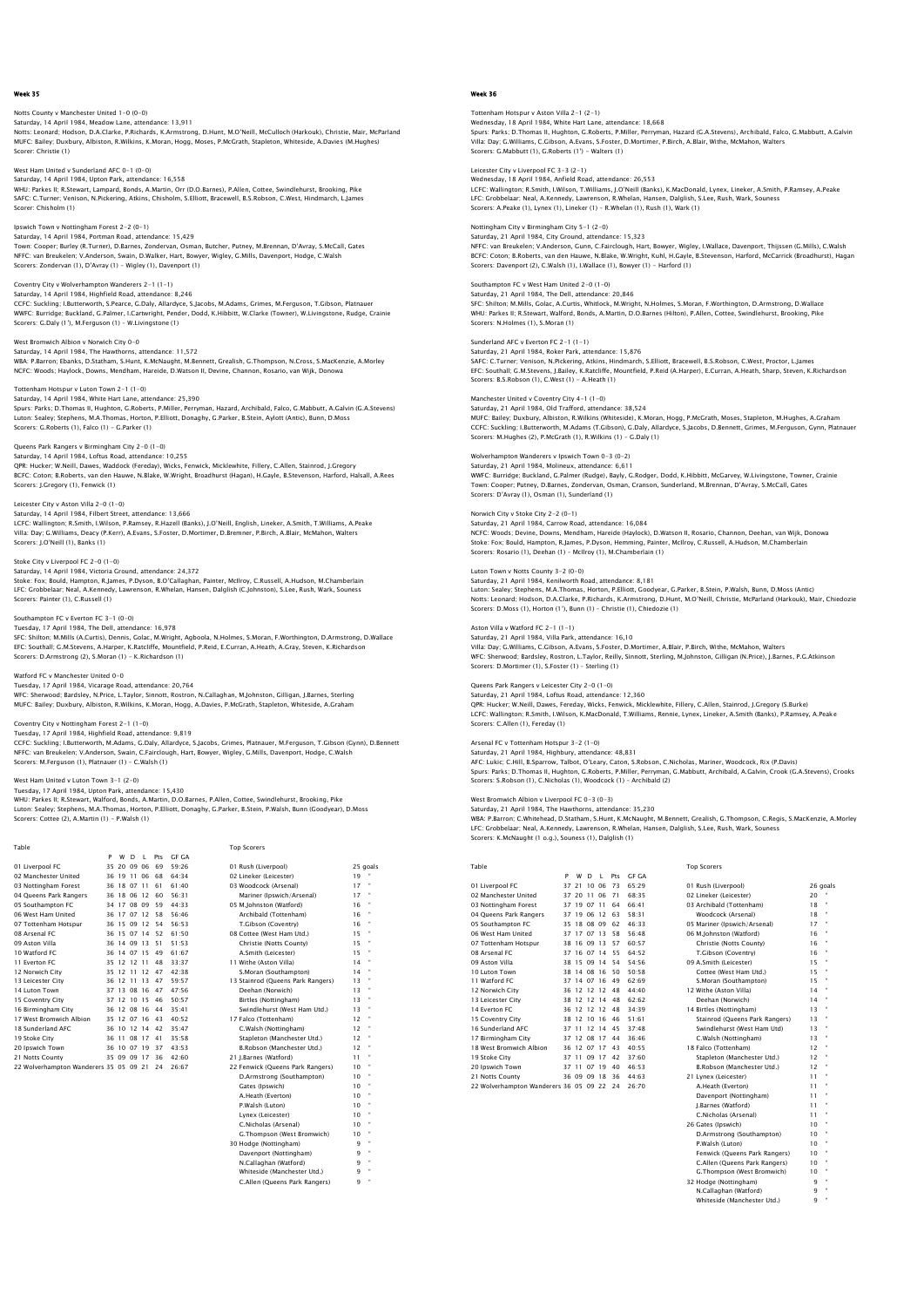Birmingham City v Arsenal FC 1–1 (0–1)<br>Monday, 23 April 1984, St. Andrew's, attendance: 11,164<br>NCFC: Kendall; McCarrick, van den Hauwe, Hagan, W.Wright, Broadhurst (Kuhl), H.Gayle, B.Roberts, Harford, K.Rogers, R.Hopkins AFC: Lukic; C.Hill, B.Sparrow, Talbot, O'Leary, Caton, S.Robson, C.Nicholas, Mariner, Woodcock, P.Davis Scorers: Kuhl (1) - Woodcock (1)

Everton FC v Wolverhampton Wanderers 2-0 (1-0) Monday, 23 April 1984, Goodison Park, attendance: 17,185

EFC: Southall; G.M.Stevens, J.Bailey, K.Ratcliffe, Mountfield, P.Reid, E.Curran, A.Heath, A.Gray, Steven, K.Richardson WWFC: Burridge; Buckland, Humphrey, Bayly, G.Rodger, Dodd, K.Hibbitt, Troughton, W.Livingstone, McGarvey, Towner Scorers: A.Gray (1), Steven (1)

West Bromwich Albion v Sunderland AFC 3-1 (2-1)

Monday, 23 April 1984, The Hawthorns, attendance: 11,252<br>WBA: P.Barron; C.Whitehead, D.Statham (N.Cross), S.Hunt, K.McNaught, M.Bennett, Grealish, G.Thompson, C.Regis, S.MacKenzie, A.Morley<br>SAFC: C.Turner; Venison, N.Picke

Stoke City v Queens Park Rangers 1-2 (1-1)

Monday, 23 April 1984, Victoria Ground, attendance: 13,735 Stoke: Fox; Bould, Hampton, R.James, P.Dyson, B.O'Callaghan, Painter, McIlroy, C.Russell, A.Hudson, M.Chamberlain (P.Maguire)<br>QPR: Hucker; W.Neill, Dawes, Fereday, Wicks, Fenwick, Micklewhite, Fillery, C.Allen, Stainrod, J

Ipswich Town v Norwich City 2-0 (1-0)

Monday, 23 April 1984, Portman Road, attendance: 22,135<br>Town: Cooper; Putney, D.Barnes, Zondervan, Osman, Cranson, S.McCall, M.Brennan, D'Avray, Sunderland, Gates<br>NCFC: Woods: Haylock, Downs, van Wijk (P.Clayton), Hareide, Scorers: Sunderland (1), Zondervan (1)

Watford FC v Southampton FC 1-1 (1-0)

Tuesday, 24 April 1984, Vicarage Road, attendance: 16,744<br>WFC: Sherwood; Bardsley, Rostron, L.Taylor, Terry, Sinnott, N.Callaghan, M.Johnston, Reilly, J.Barnes, Sterling<br>SFC: Shilton; M.Mills, Dennis, Golac, Whitlock, M.Wr Scorers: M.Johnston (1) - D.Armstrong (1)

|                         | P  | W           | D | $\mathbf{I}$ | Pts | <b>GF GA</b> |                                |    |          |
|-------------------------|----|-------------|---|--------------|-----|--------------|--------------------------------|----|----------|
| 01 Liverpool FC         |    | 37 21 10 06 |   |              | 73  | 65:29        | 01 Rush (Liverpool)            |    | 26 goals |
| 02 Manchester United    |    | 37 20 11 06 |   |              | 71  | 68:35        | 02 Lineker (Leicester)         | 20 |          |
| 03 Oueens Park Rangers  |    | 38 20 06 12 |   |              | 66  | 60:32        | 03 Woodcock (Arsenal)          | 19 |          |
| 04 Nottingham Forest    |    | 37 19 07 11 |   |              | 64  | 66:41        | 04 Archibald (Tottenham)       | 18 |          |
| 05 Southampton FC       |    | 36 18 09 09 |   |              | 63  | 47:34        | 05 M.Johnston (Watford)        | 17 |          |
| 06 West Ham United      |    | 37 17 07 13 |   |              | 58  | 56:48        | Mariner (Ipswich/Arsenal)      | 17 | $-44$    |
| 07 Tottenham Hotspur    |    | 38 16 09 13 |   |              | 57  | 60:57        | 07 Christie (Notts County)     | 16 |          |
| 08 Arsenal FC           |    |             |   | 38 16 08 14  | 56  | 65.53        | T.Gibson (Coventry)            | 16 |          |
| 09 Aston Villa          |    | 38 15 09 14 |   |              | 54  | 54:56        | 09 Cottee (West Ham Utd.)      | 15 |          |
| 10 Everton FC           |    | 37 13 12 12 |   |              | -51 | 36:39        | A.Smith (Leicester)            | 15 |          |
| 11 Watford FC           |    | 38 14 08 16 |   |              | 50  | 63:70        | S.Moran (Southampton)          | 15 |          |
| 12 Luton Town           |    | 38 14 08 16 |   |              | 50  | 50:58        | 12 Withe (Aston Villa)         | 14 |          |
| 13 Norwich City         |    | 37 12 12 13 |   |              | 48  | 44:42        | Deehan (Norwich)               | 14 |          |
| 14 Leicester City       |    |             |   | 38 12 12 14  | 48  | 62:62        | 14 Birtles (Nottingham)        | 13 |          |
| 15 Coventry City        |    | 38 12 10 16 |   |              | 46  | 51:61        | C.Walsh (Nottingham)           | 13 |          |
| 16 West Bromwich Albion |    | 37 13 07 17 |   |              | 46  | 43:56        | Swindlehurst (West Ham Utd.)   | 13 |          |
| 17 Birmingham City      |    | 38 12 09 17 |   |              | 45  | 37.47        | Stainrod (Queens Park Rangers) | 13 |          |
| 18 Sunderland AFC       | 38 | 11 12 15    |   |              | 45  | 38:51        | 18 Falco (Tottenham)           | 12 |          |

# Table Top Scorers

| .                                         |  |             |                |    |       |                                  | ⊷ັງ⊽ |   |
|-------------------------------------------|--|-------------|----------------|----|-------|----------------------------------|------|---|
| 02 Manchester United                      |  | 37 20 11 06 |                | 71 | 68:35 | 02 Lineker (Leicester)           | 20   | ٠ |
| 03 Oueens Park Rangers                    |  | 38 20 06 12 |                | 66 | 60.32 | 03 Woodcock (Arsenal)            | 19   | ٠ |
| 04 Nottingham Forest                      |  | 37 19 07 11 |                | 64 | 66:41 | 04 Archibald (Tottenham)         | 18   | ٠ |
| 05 Southampton FC                         |  | 36 18 09 09 |                | 63 | 47:34 | 05 M.Johnston (Watford)          | 17   | ٠ |
| 06 West Ham United                        |  | 37 17 07 13 |                | 58 | 56.48 | Mariner (Ipswich/Arsenal)        | 17   | ٠ |
| 07 Tottenham Hotspur                      |  | 38 16 09 13 |                | 57 | 60:57 | 07 Christie (Notts County)       | 16   |   |
| 08 Arsenal FC                             |  | 38 16 08 14 |                | 56 | 65.53 | T.Gibson (Coventry)              | 16   | ٠ |
| 09 Aston Villa                            |  |             | 38 15 09 14 54 |    | 54:56 | 09 Cottee (West Ham Utd.)        | 15   | ٠ |
| 10 Everton FC                             |  | 37 13 12 12 |                | 51 | 36:39 | A.Smith (Leicester)              | 15   | ۰ |
| 11 Watford FC                             |  | 38 14 08 16 |                | 50 | 63:70 | S.Moran (Southampton)            | 15   | ٠ |
| 12 Luton Town                             |  |             | 38 14 08 16 50 |    | 50:58 | 12 Withe (Aston Villa)           | 14   | ٠ |
| 13 Norwich City                           |  |             | 37 12 12 13 48 |    | 44:42 | Deehan (Norwich)                 | 14   |   |
| 14 Leicester City                         |  | 38 12 12 14 |                | 48 | 62:62 | 14 Birtles (Nottingham)          | 13   | ٠ |
| 15 Coventry City                          |  |             | 38 12 10 16 46 |    | 51:61 | C.Walsh (Nottingham)             | 13   | ۰ |
| 16 West Bromwich Albion                   |  |             | 37 13 07 17    | 46 | 43:56 | Swindlehurst (West Ham Utd.)     | 13   | ٠ |
| 17 Birmingham City                        |  |             | 38 12 09 17 45 |    | 37:47 | Stainrod (Queens Park Rangers)   | 13   | ٠ |
| 18 Sunderland AFC                         |  | 38 11 12 15 |                | 45 | 38:51 | 18 Falco (Tottenham)             | 12   | ٠ |
| 19 Ipswich Town                           |  |             | 38 12 07 19 43 |    | 48:53 | Stapleton (Manchester Utd.)      | 12   | ٠ |
| 20 Stoke City                             |  |             | 38 11 09 18 42 |    | 38:62 | B.Robson (Manchester Utd.)       | 12   | ٠ |
| 21 Notts County                           |  | 36 09 09 18 |                | 36 | 44:63 | 21 A.Heath (Everton)             | 11   |   |
| 22 Wolverhampton Wanderers 37 05 09 23 24 |  |             |                |    | 26:72 | Davenport (Nottingham)           | 11   | ٠ |
|                                           |  |             |                |    |       | C.Nicholas (Arsenal)             | 11   | ۰ |
|                                           |  |             |                |    |       | I.Barnes (Watford)               | 11   | ٠ |
|                                           |  |             |                |    |       | Lynex (Leicester)                | 11   | ٠ |
|                                           |  |             |                |    |       | C.Allen (Oueens Park Rangers)    | 11   | ٠ |
|                                           |  |             |                |    |       | D.Armstrong (Southampton)        | 11   | ۰ |
|                                           |  |             |                |    |       | G.Thompson (West Bromwich)       | 11   | ٠ |
|                                           |  |             |                |    |       | 29 Fenwick (Queens Park Rangers) | 10   | ٠ |
|                                           |  |             |                |    |       | Gates (Ipswich)                  | 10   |   |
|                                           |  |             |                |    |       | P.Walsh (Luton)                  | 10   |   |

Week 38

Luton Town v Watford FC 1–2 (0–2)<br>Saturday, 28 April 1984, Kenilworth Road, attendance: 12,594<br>Luton: Sealey; Stephens, M.A.Thomas, Horton, P.Elliott, Goodyear, G.Parker, B.Stein, P.Walsh, Bunn, D.Moss (Antic) WFC: Sherwood; Bardsley, N.Price, L.Taylor, Terry, Sinnott, N.Callaghan, M.Johnston, J.Barnes (Sterling), Rostron, P.G.Atkinsor<br>Scorers: P.Walsh (1) – N.Callaghan (1), M.Johnston (1)

# Aston Villa v Notts County 3-1 (1-1) Saturday, 28 April 1984, Villa Park, attendance: 13,059

Villa: Day; G.Williams, Deacy, Ormsby, S.Foster, D.Mortimer, A.Blair, P.Birch, Withe, McMahon, Walters Notts: Leonard; Hodson, D.A.Clarke, P.Richards, K.Armstrong, D.Hunt, M.O'Neill, McParland, Harkouk, Mair, Chiedozie Scorers: Walters (2), Withe (1) – Chiedozie (1)

#### Everton FC v Norwich City 1-1 (1-0) Saturday, 28 April 1984, Goodison Park, attendance: 13,624

EFC: Southall; G.M.Stevens, J.Bailey, K.Ratcliffe, Mountfield, P.Reid, E.Curran (Sharp), A.Heath, A.Gray, Steven, K.Richardson<br>NCFC: Woods; Haylock, Downs, Mendham, Hareide, D.Watson II, Devine, Channon, Deehan, Bertschin Scorers: A.Gray (1) – Hareide (1)

# Queens Park Rangers v Tottenham Hotspur 2-1 (1-0)

Saturday, 28 April 1984, Loftus Road, attendance: 24,937<br>QPR: Hucker; W.Neill, Dawes, Fereday, Wicks, Fenwick, Micklewhite, Fillery (S.Burke), C.Allen, Stainrod, J.Gregory<br>Spurs: Parks; D.Thomas II, Hughton, G.A.Stevens, P

## Nottingham Forest v Stoke City 0-0

Saturday, 28 April 1984, City Ground, attendance: 13,625<br>NFFC: van Breukelen; V.Anderson, Swain, C.Fairclough, Hart, Bowyer, Wigley, Hodge, Davenport, G.Mills (Birtles), C.Walsh<br>Stoke: Fox: Bould, Hampton, R.James, P.Dyson

#### Southampton FC v Coventry City 8-2 (2-0) Saturday, 28 April 1984, The Dell, attendance: 16,746

SFC: Shilton; M.Mills, Golac, A.Curtis (Puckett), Whitlock, M.Wright, N.Holmes, S.Moran, F.Worthington, D.Armstrong, D.Wallace<br>CCFC: Suckling: I.Butterworth, S.Pearce, G.Daly, L.McGrath (J.Hendrie), S.Jacobs, T.Gibson, Gri

# Manchester United v West Ham United 0-0

Saturday, 28 April 1984, Old Trafford, attendance: 44,124<br>MUFC: Bailey, Duxbury, Albiston, R.Wilkins, K.Moran, Hogg, P.McGrath (Whiteside), Moses, Stapleton, M.Hughes, A.Graham<br>WHU: Parkes II; R.Stewart, Walford, Bonds, A.

#### Liverpool FC v Ipswich Town 2-2 (2-1)

Saturday, 28 April 1984, Anfield Road, attendance: 32,069 LFC: Grobbelaar; Neal, A.Kennedy, Lawrenson (Nicol), R.Whelan, Hansen, Dalglish, S.Lee, Rush, Wark, C.Johnstor<br>Town: Cooper; Yallop, S.McCall, Zondervan, Osman, Cranson, Putney, M.Brennan, D'Avray, Sunderland, Gates Scorers: A.Kennedy (1), Rush (1) - Gates (2)

# Arsenal FC v Leicester City 2-1 (0-0)

Saturday, 28 April 1984, Highbury, attendance: 24,143 AFC: Jennings; C.Hill, B.Sparrow, Talbot (P.Davis), O'Leary, Caton, S.Robson, C.Nicholas, Mariner, Woodcock, Rix LCFC: Wallington; R.Smith, I.Wilson, K.MacDonald, T.Williams, Rennie, Lynex, Lineker, A.Smith, P.Ramsey, A.Peake Scorers: Woodcock (1), P.Davis (1) – Lineker (1)

## Wolverhampton Wanderers v West Bromwich Albion 0-0

Saturday, 28 April 1984, Molineux, attendance: 13,208<br>WWFC: Burridge; Humphrey, G.M.Smith, Bayly, Pender, Dodd, Towner, K.Hibbitt, McGarvey, W.Livingstone, Dougherty<br>WBA: P.Barron: C.Whitehead, D.Statham, S.Hunt, K.McNaugh

Sunderland AFC v Birmingham City 2–1 (1–0)<br>Saturday, 28 April 1984, Roker Park, attendance: 13,061<br>SAEC: C.Turner; Venison, N.Pickering, Atkins, Hindmarch, S.Elliott, Bracewell, B.S.Robson, C.West, Proctor, L.James<br>BCFC: C

| Table                                  |    |             |              |             |     |       | <b>Top Scorers</b>             |    |              |
|----------------------------------------|----|-------------|--------------|-------------|-----|-------|--------------------------------|----|--------------|
|                                        | P  | W           | <sup>D</sup> | т.          | Pts | GE GA |                                |    |              |
| 01 Liverpool FC                        | 38 | 21          | 11           | 06          | 74  | 67.31 | 01 Rush (Liverpool)            |    | 27 goals     |
| 02 Manchester United                   |    | 38 20       | 12 06        |             | 72  | 68.35 | 02 Lineker (Leicester)         | 21 |              |
| 03 Queens Park Rangers                 |    | 39 21       | 06           | 12          | 69  | 62:33 | 03 Woodcock (Arsenal)          | 20 |              |
| 04 Southampton FC                      |    | 37 19       |              | 09 09       | 66  | 55.36 | 04 Archibald (Tottenham)       | 19 |              |
| 05 Nottingham Forest                   |    | 38 19       | 08 11        |             | 65  | 66:41 | 05 S.Moran (Southampton)       | 18 | ٠            |
| 06 Arsenal FC                          |    | 39 17       |              | 08 14       | 59  | 67.54 | M.Johnston (Watford)           | 18 |              |
| 07 West Ham United                     |    |             |              | 38 17 08 13 | 59  | 56:48 | 07 Mariner (Ipswich/Arsenal)   | 17 |              |
| 08 Tottenham Hotspur                   |    | 39 16       |              | 09 14       | 57  | 61:59 | 08 T.Gibson (Coventry)         | 16 |              |
| 09 Aston Villa                         |    | 39 16       |              | 09 14       | 57  | 57:57 | Christie (Notts County)        | 16 |              |
| 10 Watford FC                          |    | 39 15       |              | 08 16       | 53  | 65:71 | 10 Cottee (West Ham Utd.)      | 15 |              |
| 11 Everton EC                          |    | 38 13       |              | 13 12       | 52  | 37.40 | Withe (Aston Villa)            | 15 |              |
| 12 Luton Town                          |    | 39 14       |              | 08 17       | 50  | 51:60 | A.Smith (Leicester)            | 15 | $\mathbf{a}$ |
| 13 Norwich City                        |    | 38 12       | 13 13        |             | 49  | 45.43 | 13 Deehan (Norwich)            | 14 |              |
| 14 Leicester City                      |    | 39 12       |              | 12 15       | 48  | 63.64 | 14 C.Walsh (Nottingham)        | 13 | ٠            |
| 15 Sunderland AFC                      |    | 39 12       | 12 15        |             | 48  | 40.52 | Birtles (Nottingham)           | 13 |              |
| 16 West Bromwich Albion                |    | 38 13 08 17 |              |             | 47  | 43.56 | Stainrod (Oueens Park Rangers) | 13 |              |
| 17 Coventry City                       |    | 39 12 10 17 |              |             | 46  | 53.69 | Swindlehurst (West Ham Utd.)   | 13 |              |
| 18 Birmingham City                     |    | 39 12 09 18 |              |             | 45  | 38:49 | 18 D.Armstrong (Southampton)   | 12 |              |
| 19 Ipswich Town                        |    | 39 12       |              | 08 19       | 44  | 50:55 | Gates (Ipswich)                | 12 | ٠            |
| 20 Stoke City                          |    | 39 11       |              | 10 18       | 43  | 38.62 | Stapleton (Manchester Utd.)    | 12 |              |
| 21 Notts County                        |    | 37 09       |              | 09 19       | 36  | 45:66 | Falco (Tottenham)              | 12 | ٠            |
| 22 Wolverhampton Wanderers 38 05 10 23 |    |             |              |             | 25  | 26:72 | B.Robson (Manchester Utd.)     | 12 |              |

| 01 Rush (Liverpool)              | 27q |   |
|----------------------------------|-----|---|
| 02 Lineker (Leicester)           | 21  |   |
| 03 Woodcock (Arsenal)            | 20  | ł |
| 04 Archibald (Tottenham)         | 19  | ł |
| 05 S.Moran (Southampton)         | 18  | ł |
| M.Iohnston (Watford)             | 18  | ł |
| 07 Mariner (Ipswich/Arsenal)     | 17  | ł |
| 08 T.Gibson (Coventry)           | 16  | ł |
| Christie (Notts County)          | 16  | ł |
| 10 Cottee (West Ham Utd.)        | 15  | ł |
| Withe (Aston Villa)              | 15  | ł |
| A.Smith (Leicester)              | 15  | ł |
| 13 Deehan (Norwich)              | 14  | ł |
| 14 C.Walsh (Nottingham)          | 13  | ł |
| Birtles (Nottingham)             | 13  | ł |
| Stainrod (Oueens Park Rangers)   | 13  | ł |
| Swindlehurst (West Ham Utd.)     | 13  | ł |
| 18 D.Armstrong (Southampton)     | 12  | ł |
| Gates (Ipswich)                  | 12  | ł |
| Stapleton (Manchester Utd.)      | 12  | ł |
| Falco (Tottenham)                | 12  | ł |
| B.Robson (Manchester Utd.)       | 12  | ł |
| 23 C.Allen (Queens Park Rangers) | 11  | ł |
| Davenport (Nottingham)           | 11  | ł |
| P.Walsh (Luton)                  | 11  | ł |
| C.Nicholas (Arsenal)             | 11  | ł |
| Lynex (Leicester)                | 11  | ł |
| A.Heath (Everton)                | 11  | ł |
| I.Barnes (Watford)               | 11  | ł |
| G.Thompson (West Bromwich)       | 11  | ł |
| 31 Fenwick (Queens Park Rangers) | 10  | ł |
| N.Callaghan (Watford)            | 10  | ı |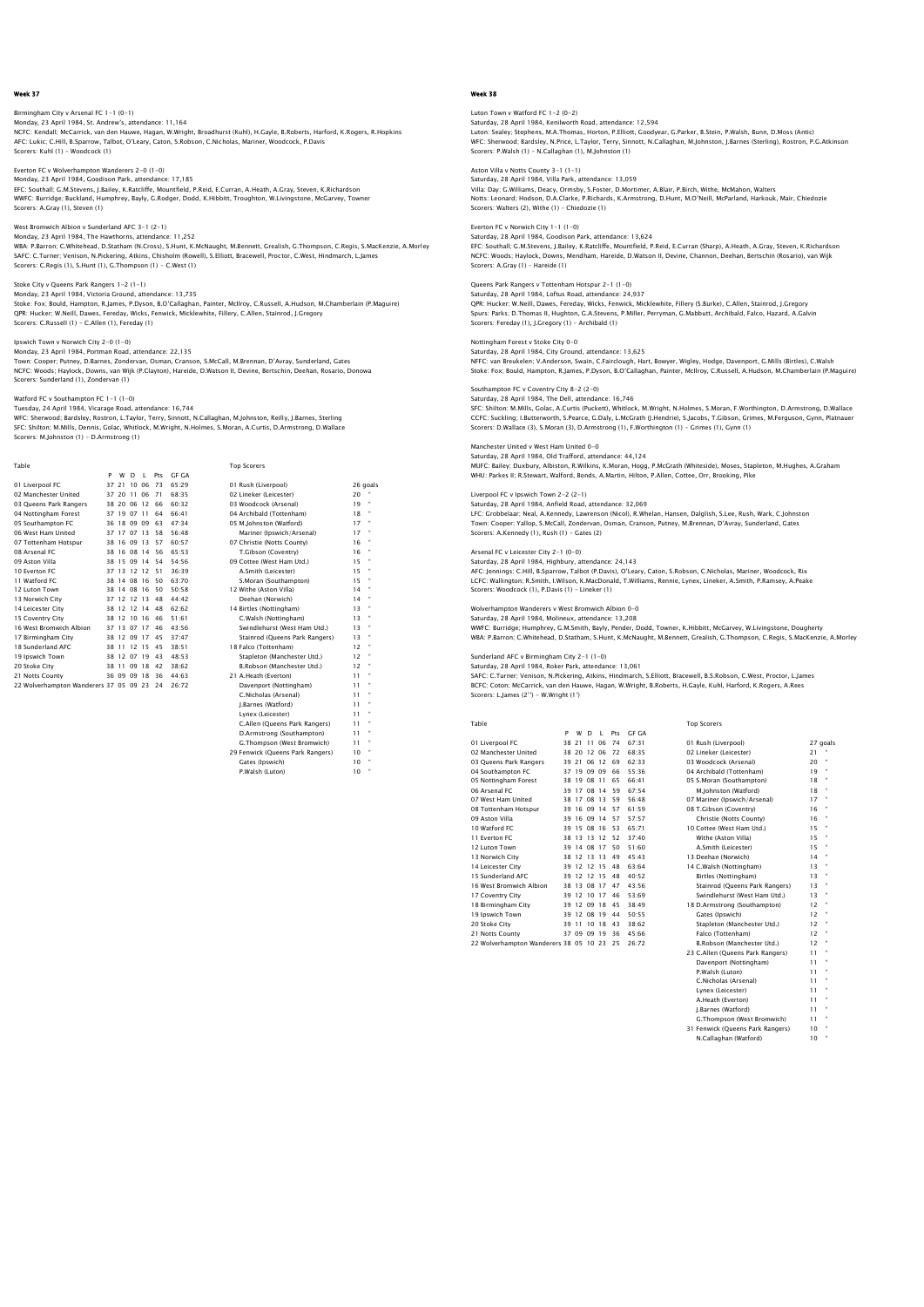# Notts County v Wolverhampton Wanderers 4–0 (2–0)<br>Tuesday, 1 May 1984, Meadow Lane, attendance: 5,378<br>Notts: Leonard; Hodson, D.A.Clarke (Harkouk), P.Richards, K.Armstrong, D.Hunt, M.O'Neill, McParland, Christie, Mair, Chie WWFC: Burridge; Humphrey, G.M.Smith, Bayly, Pender, Dodd, Towner, J.Jackson, McGarvey, W.Livingstone (Buckland), Dougherty Scorers: Christie (2), Chiedozie (1), D.Hunt (1)

Ipswich Town v Sunderland AFC 1-0 (0-0) Saturday, 5 May 1984, Portman Road, attendance: 17,657 Town: Cooper; Yallop, S.McCall, Zondervan, Osman, Cranson, Putney, M.Brennan, D'Avray, Sunderland, Gates<br>SAFC: C.Turner; Venison, N.Pickering, Atkins, Hindmarch, S.Elliott, Bracewell, B.S.Robson, C.West, Chisholm (Proctor) Scorer: Osman (1)

Coventry City v Luton Town 2-2 (1-0) Saturday, 5 May 1984, Highfield Road, attendance: 9,391<br>CCFC: Suckling: I.Butterworth, S.Pearce, G.Daly, Allardyce, S.Jacobs, D.Bennett, Grimes (Gynn), M.Ferguson, T.Gibson, Platnauer<br>Luton: Sealey; Stephens, M.A.Thomas, H

Everton FC v Manchester United 1-1 (0-0) Saturday, 5 May 1984, Goodison Park, attendance: 28,817 EFC: Southall; G.M.Stevens, J.Bailey, A.Harper, Mountfield, P.Reid, Wakenshaw (I.Bishop), A.King, Sharp, Steven, K.Richardson<br>MUFC: Bailey; Duxbury, Albiston, R.Wilkins, K.Moran, Hogg, B.Robson, Moses, Stapleton, M.Hughes,

West Bromwich Albion v Arsenal FC 1-3 (1-2) Saturday, 5 May 1984, The Hawthorns, attendance: 13,566<br>WBA: P.Barron; C.Whitehead, D.Statham, S.Hunt, K.McNaught, M.Bennett, Grealish (N.Cross), G.Thompson, C.Regis, S.MacKenzie, A.Morley<br>AFC: Jennings; C.Hill, B.Sparrow,

Tottenham Hotspur v Norwich City 2-0 (1-0) Saturday, 5 May 1984, White Hart Lane, attendance: 18,874 Spurs: Parks; D.Thomas II, Hughton, G.A.Stevens, P.Miller, Perryman, R.Cooke, Archibald, Falco (Crooks), G.Mabbutt, A.Galvin NCFC: Woods; Haylock, Spearing, Mendham, Downs, D.Watson II, Devine, Channon, Deehan, Bertschin, van Wijk (Rosario)

Birmingham City v Liverpool FC 0-0 Saturday, 5 May 1984, St. Andrew's, attendance: 18,809 BCFC: Coton; Hagan, van den Hauwe, N.Blake, W.Wright, B.Roberts, H.Gayle, Kuhl, Harford, K.Rogers, R.Hopkins<br>LFC: Grobbelaar; Neal, A.Kennedy, Lawrenson, R.Whelan, Hansen, Dalqlish, S.Lee, Rush, Wark, Souness

West Ham United v Aston Villa 0-1 (0-1) Saturday, 5 May 1984, Upton Park, attendance: 17,390<br>WHU: Parkes II; R.Stewart (Goddard), Walford, Bonds, Hilton, Orr, P.Allen, Cottee, Swindlehurst, Brooking, Pike<br>Villa: Day; G.Williams, Deacy, Ormsby, S.Foster, D.Mortim Scorer: D.Mortimer (1)

Scorers: Falco (1), Archibald (1)

Leicester City v Nottingham Forest 2–1 (2–0)<br>Saturday, 5 May 1984, Filbert Street, attendance: 16,600<br>LCFC: Wallington; R.Smith, I.Wilson, K.MacDonald, R.Hazell, T.Williams, Lynex, Lineker, A.Smith, P.Ramsey, A.Peake (Engl Scorers: Lynex (1), Lineker (1) – Davenport (1)

# Stoke City v Southampton FC 1–1 (0–0)<br>Saturday, 5 May 1984, Victoria Ground, attendance: 12,131<br>Stoke: Fox; Bould, Hampton, R.James, P.Dyson, B.O'Callaghan, Painter, McIlroy, C.Russell (P.Maguire), A.Hudson, M.Chamberlain SFC: Shilton; M.Mills, Agboola, Golac, Whitlock, M.Wright, N.Holmes, S.Moran, Baird, D.Armstrong, D.Wallace Scorers: P.Maguire (1) - N.Holmes (1)

Notts County v Queens Park Rangers 0-3 (0-2)<br>Saturday, 5 May 1984, Meadow Lane, attendance: 7,309<br>Notts: Leonard; Hodson, Harkouk, P.Richards, K.Armstrong, D.Hunt, M.O'Neill, McParland, Christie, Mair, Chiedozie QPR: Hucker; W.Neill, Dawes, Fereday, Wicks, Fenwick, Micklewhite, Fillery, C.Allen, Stainrod, J.Gregory Scorer: C.Allen (3)

# Watford FC v Wolverhampton Wanderers 0-0

Saturday, 5 May 1984, Vicarage Road, attendance: 13,534 WFC: Sherwood; Gibbs, Jackett, L.Taylor, Terry, Sinnott, N.Callaghan, M.Johnston, Sterling (Gilligan), P.G.Atkinson, Rostron<br>WWFC: Burridge; Humphrey, G.M.Smith, Bayly, Pender, Dodd, Towner, K.Hibbitt, McGarvey, Eves (Crai

| Table                                  |    |             |       |    |     |       | <b>Top Scorers</b>             |    |           |
|----------------------------------------|----|-------------|-------|----|-----|-------|--------------------------------|----|-----------|
|                                        | P  | w           | D     | т. | Pts | GE GA |                                |    |           |
| 01 Liverpool FC                        | 39 | 21          | 12 06 |    | 75  | 67.31 | 01 Rush (Liverpool)            |    | 27 goals  |
| 02 Manchester United                   |    | 39 20 13 06 |       |    | 73  | 69.36 | 02 Lineker (Leicester)         | 22 |           |
| 03 Oueens Park Rangers                 |    | 40 22 06 12 |       |    | 72  | 65.33 | 03 Woodcock (Arsenal)          | 20 |           |
| 04 Southampton FC                      |    | 38 19 10 09 |       |    | 67  | 56.37 | Archibald (Tottenham)          | 20 |           |
| 05 Nottingham Forest                   |    | 39 19 08 12 |       |    | 65  | 67.43 | 05 S.Moran (Southampton)       | 18 | $\bullet$ |
| 06 Arsenal FC                          |    | 40 18 08 14 |       |    | 62  | 70.55 | Christie (Notts County)        | 18 |           |
| 07 Tottenham Hotspur                   |    | 40 17 09 14 |       |    | 60  | 63.59 | Mariner (Ipswich/Arsenal)      | 18 | ×,        |
| 08 Aston Villa                         |    | 40 17 09 14 |       |    | 60  | 58.57 | M.Johnston (Watford)           | 18 |           |
| 09 West Ham United                     |    | 39 17 08 14 |       |    | 59  | 56.49 | 09 T.Gibson (Coventry)         | 17 | $\bullet$ |
| 10 Watford FC                          |    | 40 15 09 16 |       |    | 54  | 65.71 | 10 Cottee (West Ham Utd.)      | 15 |           |
| 11 Everton EC                          |    | 39 13 14 12 |       |    | 53  | 38:41 | A.Smith (Leicester)            | 15 |           |
| 12 Leicester City                      |    | 40 13 12 15 |       |    | 51  | 65.65 | Withe (Aston Villa)            | 15 |           |
| 13 Luton Town                          |    | 40 14 09 17 |       |    | 51  | 53.62 | 13 Deehan (Norwich)            | 14 |           |
| 14 Norwich City                        |    | 39 12 13 14 |       |    | 49  | 45:45 | C.Allen (Oueens Park Rangers)  | 14 |           |
| 15 Sunderland AFC                      |    | 40 12 12 16 |       |    | 48  | 40:53 | 15 C.Walsh (Nottingham)        | 13 |           |
| 16 Ipswich Town                        |    | 40 13 08 19 |       |    | 47  | 51.55 | Stapleton (Manchester Utd.)    | 13 |           |
| 17 West Bromwich Albion                |    | 39 13 08 18 |       |    | 47  | 44.59 | Stainrod (Oueens Park Rangers) | 13 |           |
| 18 Coventry City                       |    | 40 12 11 17 |       |    | 47  | 55:71 | Swindlehurst (West Ham Utd.)   | 13 |           |
| 19 Birmingham City                     |    | 40 12 10 18 |       |    | 46  | 38:49 | Birtles (Nottingham)           | 13 |           |
| 20 Stoke City                          | 40 | 11          | 11 18 |    | 44  | 39.63 | Falco (Tottenham)              | 13 | $\bullet$ |
| 21 Notts County                        |    | 39 10 09 20 |       |    | 39  | 49:69 | 21 D.Armstrong (Southampton)   | 12 |           |
| 22 Wolverhampton Wanderers 40 05 11 24 |    |             |       |    | 26  | 26.76 | Davenport (Nottingham)         | 12 |           |
|                                        |    |             |       |    |     |       | G.Thompson (West Bromwich)     | 12 |           |

| u i Eiveipuui i C                      |  | JJ 41 14 UU |                |     |       | <b>VI KUSII (LIVEI DUUI)</b>     | 21 YU |   |
|----------------------------------------|--|-------------|----------------|-----|-------|----------------------------------|-------|---|
| 02 Manchester United                   |  |             | 39 20 13 06 73 |     | 69.36 | 02 Lineker (Leicester)           | 22    | ٠ |
| 03 Queens Park Rangers                 |  | 40 22 06 12 |                | 72  | 65:33 | 03 Woodcock (Arsenal)            | 20    | ٠ |
| 04 Southampton FC                      |  |             | 38 19 10 09    | 67  | 56:37 | Archibald (Tottenham)            | 20    | ٠ |
| 05 Nottingham Forest                   |  |             | 39 19 08 12    | 65  | 67:43 | 05 S.Moran (Southampton)         | 18    | ٠ |
| 06 Arsenal FC                          |  |             | 40 18 08 14 62 |     | 70:55 | Christie (Notts County)          | 18    | ۰ |
| 07 Tottenham Hotspur                   |  |             | 40 17 09 14    | 60  | 63:59 | Mariner (Ipswich/Arsenal)        | 18    | ٠ |
| 08 Aston Villa                         |  |             | 40 17 09 14    | 60  | 58:57 | M.Johnston (Watford)             | 18    | ٠ |
| 09 West Ham United                     |  |             | 39 17 08 14    | 59  | 56:49 | 09 T.Gibson (Coventry)           | 17    | ٠ |
| 10 Watford FC                          |  | 40 15 09 16 |                | 54  | 65:71 | 10 Cottee (West Ham Utd.)        | 15    | ۰ |
| 11 Everton FC                          |  | 39 13 14 12 |                | 53  | 38:41 | A.Smith (Leicester)              | 15    | ٠ |
| 12 Leicester City                      |  | 40 13 12 15 |                | -51 | 65.65 | Withe (Aston Villa)              | 15    | ٠ |
| 13 Luton Town                          |  |             | 40 14 09 17    | 51  | 53:62 | 13 Deehan (Norwich)              | 14    | ٠ |
| 14 Norwich City                        |  |             | 39 12 13 14    | 49  | 45:45 | C.Allen (Queens Park Rangers)    | 14    | ۰ |
| 15 Sunderland AFC                      |  |             | 40 12 12 16 48 |     | 40:53 | 15 C.Walsh (Nottingham)          | 13    | ٠ |
| 16 Ipswich Town                        |  | 40 13 08 19 |                | 47  | 51:55 | Stapleton (Manchester Utd.)      | 13    | ٠ |
| 17 West Bromwich Albion                |  |             | 39 13 08 18 47 |     | 44:59 | Stainrod (Oueens Park Rangers)   | 13    | ٠ |
| 18 Coventry City                       |  |             | 40 12 11 17    | 47  | 55:71 | Swindlehurst (West Ham Utd.)     | 13    | ٠ |
| 19 Birmingham City                     |  |             | 40 12 10 18    | 46  | 38:49 | Birtles (Nottingham)             | 13    | ۰ |
| 20 Stoke City                          |  |             | 40 11 11 18    | 44  | 39:63 | Falco (Tottenham)                | 13    | ٠ |
| 21 Notts County                        |  | 39 10 09 20 |                | 39  | 49:69 | 21 D.Armstrong (Southampton)     | 12    | ۰ |
| 22 Wolverhampton Wanderers 40 05 11 24 |  |             |                | 26  | 26:76 | Davenport (Nottingham)           | 12    | ٠ |
|                                        |  |             |                |     |       | G.Thompson (West Bromwich)       | 12    | ٠ |
|                                        |  |             |                |     |       | Gates (Ipswich)                  | 12    | ٠ |
|                                        |  |             |                |     |       | B.Robson (Manchester Utd.)       | 12    | ٠ |
|                                        |  |             |                |     |       | Lynex (Leicester)                | 12    | ٠ |
|                                        |  |             |                |     |       | 27 A.Heath (Everton)             | 11    | ٠ |
|                                        |  |             |                |     |       | P.Walsh (Luton)                  | 11    | ٠ |
|                                        |  |             |                |     |       | J.Barnes (Watford)               | 11    | ٠ |
|                                        |  |             |                |     |       | C.Nicholas (Arsenal)             | 11    | ٠ |
|                                        |  |             |                |     |       | 31 Fenwick (Queens Park Rangers) | 10    | ٠ |

N.Callaghan (Watford) 10 "

# Week 40

Aston Villa v Everton FC 0–2 (0–0)<br>Monday, 7 May 1984, Villa Park, attendance: 16,792<br>Villa: Day; G.Williams, Deacy, Ormsby, S.Foster, D.Mortimer, R.Walker, A.Blair, Withe, McMahon, P.Kerr (D.Bremner) EFC: Southall; G.M.Stevens, J.Bailey, K.Ratcliffe, Mountfield, P.Reid, A.King, A.Heath, Sharp, Steven, K.Richardson Scorers: K.Richardson (1), Sharp (1)

Southampton FC v Tottenham Hotspur 5-0 (2-0) Monday, 7 May 1984, The Dell, attendance: 21,141

SFC: Shilton; M.Mills, Golac, Agboola, Whitlock, M.Wright, N.Holmes, S.Moran, Puckett, D.Armstrong, D.Wallace Spurs: Clemence; Culverhouse, Bowen, G.O'Reilly, P.Miller, Crook, R.Cooke, Brooke (Brace), Cockram, A.Brazil, Crooks Scorers: D.Wallace (2), D.Armstrong (2), Puckett (1)

#### Sunderland AFC v Notts County 0-0 Monday, 7 May 1984, Roker Park, attendance: 14,517

SAFC: C.Turner; Venison, N.Pickering, Atkins, Hindmarch, S.Elliott, Bracewell, B.S.Robson (L.R.Chapman), C.West, Proctor, L.James Notts: Leonard; Hodson, D.Davis, P.Richards, K.Armstrong, D.Hunt, M.O'Neill, McParland, Christie, Harkouk, Chiedozie (Mair)

Norwich City v Birmingham City 1-1 (0-0)

Monday, 7 May 1984, Carrow Road, attendance: 13,601 NCFC: Woods; Haylock, Spearing, Mendham, Downs, D.Watson II, Devine, Channon, Deehan, Rosario, van Wijk<br>BCFC: Coton; Hagan, van den Hauwe, N.Blake, W.Wright, B.Roberts, H.Gayle, Kuhl (A.Rees), Harford, K.Rogers, R.Hopkins<br>

Liverpool FC v Coventry City 5-0 (2-0)

Monday, 7 May 1984, Anfield Road, attendance: 33,393 LFC: Grobbelaar; Neal, A.Kennedy, Lawrenson, R.Whelan, Hansen, Dalglish, S.Lee, Rush, Wark, Souness CCFC: Suckling; I.Butterworth, S.Pearce, G.Daly, S.Jacobs, Allardyce, D.Bennett, Platnauer, M.Ferguson (Spring), T.Gibson, Gynn Scorers: Rush (4'), Hansen (1)

## Nottingham Forest v Watford FC 5-1 (3-0)

Monday, 7 May 1984, City Ground, attendance: 13,732 NFFC: van Breukelen; V.Anderson, Swain, C.Fairclough, Hart, Bowyer, Wigley, Hodge, Birtles (G.Mills), Davenport, C.Walsh<br>WFC: Sherwood; Gibbs, Jackett, L.Taylor, Terry, Sinnott, N.Callaghan, M.Johnston, Gilligan, P.G.Atkin

# West Bromwich Albion v Queens Park Rangers 1-1 (0-0)

Monday, 7 May 1984, The Hawthorns, attendance: 14,418<br>WBA: P.Barron; C.Whitehead, D.Statham, S.Hunt, K.McNaught, M.Forsyth, Ebanks, G.Thompson, C.Regis, S.MacKenzie, A.Morley<br>QPR: Hucker; W.Neill, Dawes, Fereday (Wicks, Fe

# Stoke City v Luton Town 1-0 (1-0)

Monday, 7 May 1984, Victoria Ground, attendance: 9,867<br>Stoke: Fox; Bould, Hampton, R.James, G.Berry, B.O'Callaghan, Painter, McIlroy, C.Russell (Maskery), P.Maguire, M.Chamberlain<br>Luton: Sealey: Stephens, M.A.Thomas, Horto Scorer: Painter (1)

## Arsenal FC v West Ham United 3-3 (2-3)

Monday, 7 May 1984, Highbury, attendance: 33,347 AFC: Jennings; C.Hill, B.Sparrow, Talbot, O'Leary, Caton, S.Robson, C.Nicholas, Mariner, Woodcock, Rix (P.Davis) WHU: Parkes II; R.Stewart, Brush, Bonds, Walford, Hilton, P.Allen, Cottee, Orr, Brooking, Whitton Scorers: Talbot (1), Woodcock (1), Mariner (1) – Whitton (2), Hilton (1)

# npton Wanderers v Leicester City 1-0 (1-0)

Monday, 7 May 1984, Molineux, attendance: 7,405 WWFC: Burridge; Buckland, Rudge, Bayly, Pender, Dodd, Crainie, G.M.Smith, McGarvey, W.Livingstone, Dougherty LCFC: Andrews; R.Smith, I.Wilson (Banks), K.MacDonald, T.Williams, Rennie, Lynex, Lineker, A.Smith, P.Ramsey, A.Peake Scorer: G.M.Smith (1)

Manchester United v Ipswich Town 1-2 (1-0)

Monday, 7 May 1984, Old Trafford, attendance: 44,257 MUFC: Bailey; Duxbury, Albiston, R.Wilkins, K.Moran, P.McGrath, B.Robson, Moses, Stapleton, M.Hughes, A.Graham Town: Cooper; Yallop, S.McCall, Zondervan (T.Parkin), Osman, Cranson, Putney, M.Brennan, D'Avray, Sunderland, Gates Scorers: M.Hughes (1) - D'Avray (1), Sunderland (1)

| Table                                  |    |             |              |             |     |       | <b>Top Scorers</b>             |    |              |
|----------------------------------------|----|-------------|--------------|-------------|-----|-------|--------------------------------|----|--------------|
|                                        | P  | w           | <sup>D</sup> | L.          | Pts | GE GA |                                |    |              |
| 01 Liverpool FC                        | 40 | 22          | 12 06        |             | 78  | 72.31 | 01 Rush (Liverpool)            |    | 31 goals     |
| 02 Manchester United                   |    | 40 20       | 13 07        |             | 73  | 70.38 | 02 Lineker (Leicester)         | 22 |              |
| 03 Oueens Park Rangers                 | 41 |             | 22 07 12     |             | 73  | 66:34 | 03 Woodcock (Arsenal)          | 21 | $\mathbf{a}$ |
| 04 Southampton FC                      |    | 39 20       |              | 10 09       | 70  | 61.37 | 04 Archibald (Tottenham)       | 20 |              |
| 05 Nottingham Forest                   |    | 40 20 08 12 |              |             | 68  | 72.44 | 05 Mariner (Ipswich/Arsenal)   | 19 | ٠            |
| 06 Arsenal FC                          |    | 41 18 09 14 |              |             | 63  | 73.58 | M.Johnston (Watford)           | 19 |              |
| 07 West Ham United                     |    |             |              | 40 17 09 14 | 60  | 59.52 | 07 S.Moran (Southampton)       | 18 |              |
| 08 Aston Villa                         |    | 41 17       |              | 09 15       | 60  | 58.59 | Christie (Notts County)        | 18 |              |
| 09 Tottenham Hotspur                   |    | 41 17       |              | 09 15       | 60  | 63.64 | 09 T.Gibson (Coventry)         | 17 |              |
| 10 Everton EC                          |    | 40 14       |              | 14 12       | 56  | 40.41 | 10 A.Smith (Leicester)         | 15 | ٠            |
| 11 Watford FC                          |    | 41 15       |              | 09 17       | 54  | 66:76 | Withe (Aston Villa)            | 15 |              |
| 12 Leicester City                      | 41 | 13          |              | 12 16       | 51  | 65.66 | Cottee (West Ham Utd.)         | 15 | $\alpha$     |
| 13 Luton Town                          | 41 | 14          |              | 09 18       | 51  | 53.63 | 13 Deehan (Norwich)            | 14 |              |
| 14 Norwich City                        |    | 40 12       |              | 14 14       | 50  | 46.46 | D.Armstrong (Southampton)      | 14 | $\mathbf{a}$ |
| 15 Ipswich Town                        | 41 | 14          |              | 08 19       | 50  | 53.56 | C.Allen (Oueens Park Rangers)  | 14 |              |
| 16 Sunderland AFC                      | 41 | 12          | 13 16        |             | 49  | 40.53 | Davenport (Nottingham)         | 14 |              |
| 17 West Bromwich Albion                |    | 40 13       |              | 09 18       | 48  | 45:60 | 17 Stapleton (Manchester Utd.) | 13 |              |
| 18 Birmingham City                     |    | 41 12       | 11 18        |             | 47  | 39:50 | Stainrod (Queens Park Rangers) | 13 |              |
| 19 Coventry City                       |    | 41 12       | 11 18        |             | 47  | 55.76 | G.Thompson (West Bromwich)     | 13 |              |
| 20 Stoke City                          | 41 | 12          | 11           | 18          | 47  | 40.63 | Birtles (Nottingham)           | 13 |              |
| 21 Notts County                        |    | 40 10       | 10           | 20          | 40  | 49:69 | Swindlehurst (West Ham Utd.)   | 13 |              |
| 22 Wolverhampton Wanderers 41 06 11 24 |    |             |              |             | 29  | 27:76 | Falco (Tottenham)              | 13 |              |

| 01 Rush (Liverpool)            |           | 31 qo.   |
|--------------------------------|-----------|----------|
| 02 Lineker (Leicester)         | 22        |          |
| 03 Woodcock (Arsenal)          | 21        | $\alpha$ |
| 04 Archibald (Tottenham)       | 20        | $\alpha$ |
| 05 Mariner (Ipswich/Arsenal)   | 19        | $\alpha$ |
| M.Johnston (Watford)           | 19        | $\alpha$ |
| 07 S.Moran (Southampton)       | 18        | $\alpha$ |
| Christie (Notts County)        | 18        | $\alpha$ |
| 09 T.Gibson (Coventry)         | 17        | $\alpha$ |
| 10 A.Smith (Leicester)         | 15        | ×        |
| Withe (Aston Villa)            | 15        | ×        |
| Cottee (West Ham Utd.)         | 15        | $\alpha$ |
| 13 Deehan (Norwich)            | 14        | $\alpha$ |
| D.Armstrong (Southampton)      | 14        | $\alpha$ |
| C.Allen (Queens Park Rangers)  | 14        | $\alpha$ |
| Davenport (Nottingham)         | 14        | $\alpha$ |
| 17 Stapleton (Manchester Utd.) | 13        | $\alpha$ |
| Stainrod (Queens Park Rangers) | 13        | $\alpha$ |
| G.Thompson (West Bromwich)     | 13        | $\alpha$ |
| Birtles (Nottingham)           | 13        | $\alpha$ |
| Swindlehurst (West Ham Utd.)   | 13        | $\alpha$ |
| Falco (Tottenham)              | 13        | $\alpha$ |
| C.Walsh (Nottingham)           | 13        | $\alpha$ |
| 24 Lynex (Leicester)           | $12^{12}$ | $\alpha$ |
| Gates (Ipswich)                | 12        | $\alpha$ |
| B.Robson (Manchester Utd.)     | 12        | $\alpha$ |
| 27 A.Heath (Everton)           | 11        | $\alpha$ |
| I.Barnes (Watford)             | 11        | ×        |
| C.Nicholas (Arsenal)           | 11        | $\alpha$ |
| P.Walsh (Luton)                | 11        | $\alpha$ |
| D.Wallace (Southampton)        | 11        | $\alpha$ |
| 32 Hodge (Nottingham)          | 10        | $\alpha$ |
| Fenwick (Oueens Park Rangers)  | 10        | ×        |
| N.Callaghan (Watford)          | 10        | $\alpha$ |
|                                |           |          |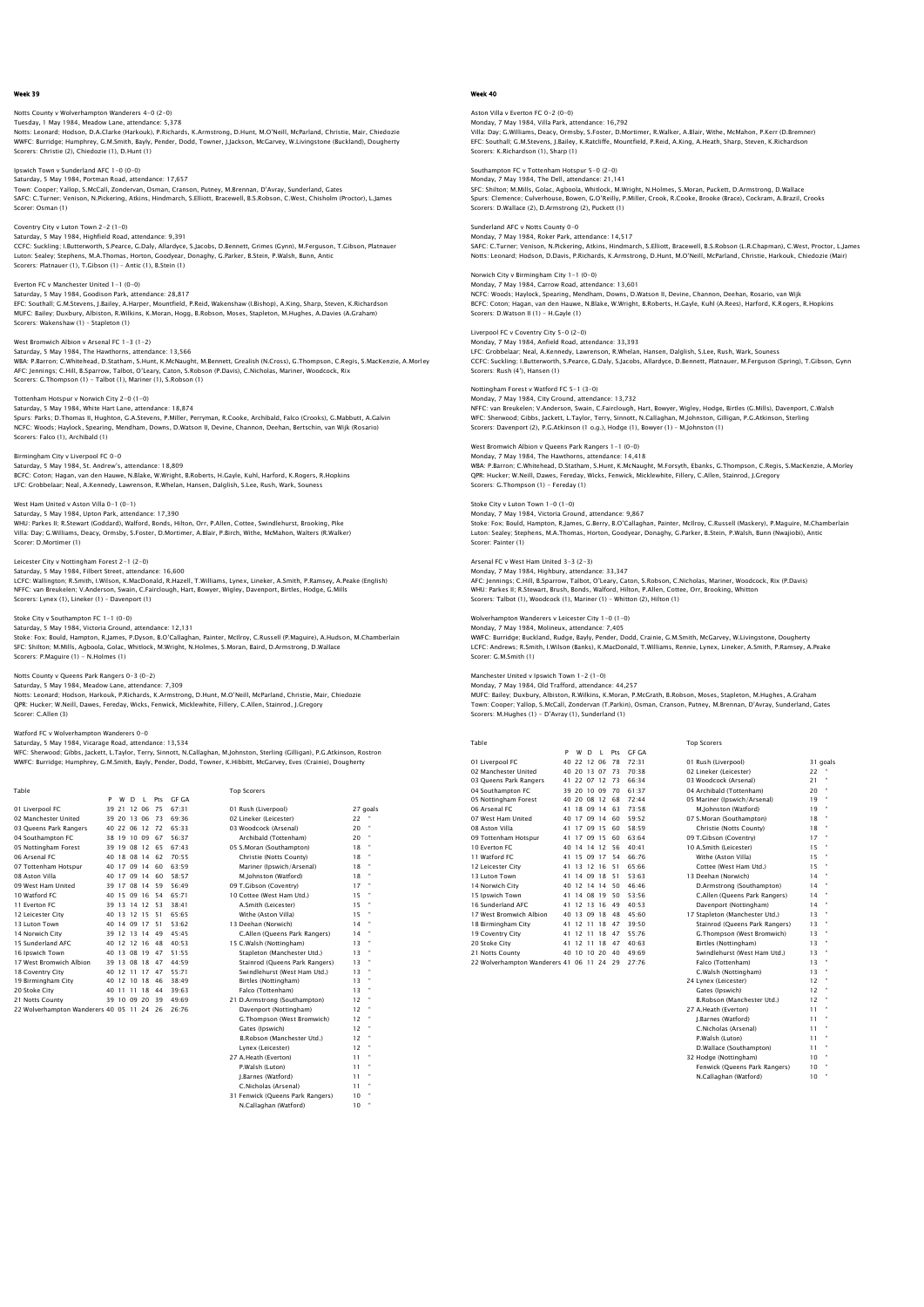Notts County v Liverpool FC 0-0<br>Saturday, 12 May 1984, Meadow Lane, attendance: 18,745<br>Notts: Leonard; Hodson, D.A.Clarke, P.Richards, D.Hunt, M.Goodwin, M.O'Neill, McParland, Christie, Harkouk, Chiedozie LFC: Grobbelaar; Neal, A.Kennedy, Lawrenson, R.Whelan, Hansen, Dalglish, S.Lee, Rush, Wark, Souness

Birmingham City v Southampton FC 0-0<br>Saturday, 12 May 1984, St. Andrew's, attendance: 16,455<br>BCFC: Coton; Haqan, van den Hauwe, N.Blake, W.Wright, Halsall, H.Gayle, Kuhl, A.Rees, K.Rogers, R.Hopkins SFC: Shilton; M.Mills, Golac, Whitlock, K.Armstrong, M.Wright, N.Holmes, S.Moran, Puckett, D.Armstrong, Baird (Foyle)

West Bromwich Albion v Luton Town 3-0 (0-0) Saturday, 12 May 1984, The Hawthorns, attendance: 12,400 WBA: P.Barron; C.Whitehead, D.Statham, S.Hunt, K.McNaught, M.Bennett, Grealish, N.Cross, C.Regis, S.MacKenzie, A.Morley Luton: Sealey; Donaghy, W.Turner (Antic), Horton, Goodyear, S.North, G.Parker, B.Stein, P.Walsh, Aylott, Bunn Scorers: A.Morley (1), C.Regis (1), S.MacKenzie (1)

West Ham United v Nottingham Forest 1-2 (1-1) Saturday, 12 May 1984, Upton Park, attendance: 18.468 WHU: Parkes II; R.Stewart, Brush (Pike), Bonds, Walford, Hilton, P.Allen, Cottee, Orr, Brooking, Whitton NFFC: van Breukelen; V.Anderson, Swain, C.Fairclough, Hart, Bowyer, Wigley, Hodge, Birtles, Davenport, C.Walsh Scorers: R.Stewart (1') - Birtles (1), Davenport (1)

Coventry City v Norwich City 2-1 (1-1) Saturday, 12 May 1984, Highfield Road, attendance: 14,007 CCFC: Suckling: I.Butterworth, S.Pearce, G.Daly (Grimes), Allardyce, S.Jacobs, D.Bennett, Gynn, M.Ferguson, T.Gibson, Platnauer<br>NCFC: Woods; Haylock, Spearing, Mendham, Downs, D.Watson II, Devine, M.Farrington, Deehan (Gos

# Leicester City v Sunderland AFC 0-2 (0-2)

Saturday, 12 May 1984, Filbert Street, attendance: 12,627<br>LCFC: Andrews; R.Smith, I.Wilson, R.Kelly, T.Williams, Rennie, Lynex, Lineker (Feeley), A.Smith, P.Ramsey, English<br>SAFC: C.Turner; Venison, N.Pickering, Atkins, Chi

# Watford FC v Arsenal FC 2-1 (1-1)

Saturday, 12 May 1984, Vicarage Road, attendance: 22,007<br>WFC: Sherwood; P.Rice (Gibbs), N.Price, L.Taylor, Terry, Sinnott, N.Callaghan, M.Johnston, Reilly, Jackett, J.Barnes<br>AFC: Jennings; C.Hill, B.Sparrow, Talbot, O'Lear Scorers: M.Johnston (1), Reilly (1) - S.Robson (1)

#### Tottenham Hotspur v Manchester United 1-1 (0-0)

Saturday, 12 May 1984, White Hart Lane, attendance: 39,790 Spurs: Parks; D.Thomas II, Hughton, G.Roberts, P.Miller, Perryman, G.Mabbutt, Archibald, Falco, G.A.Stevens, A.Galvin<br>MUFC: Bailey; Duxbury, Albiston, R.Wilkins, K.Moran, P.McGrath, B.Robson, Moses, Stapleton (Whiteside), Scorers: Archibald (1) - Whiteside (1)

# Ipswich Town v Aston Villa 2-1 (1-1)

Saturday, 12 May 1984, Portman Road, attendance: 20,043<br>Town: Cooper; Yallop, S.McCall, T.Parkin, Osman, Cranson, Putney, M.Brennan, D'Avray, Sunderland, Gates<br>Villa: Day: G.Williams, Deacy, Ormsby, S.Foster, D.Mortimer, A

## Everton FC v Queens Park Rangers 3-1 (1-0)

Saturday, 12 May 1984, Goodison Park, attendance: 20,679<br>EFC: Southall; G.M.Stevens, A.Harper, K.Ratcliffe, Mounfield, P.Reid, Steven, A.Heath, Sharp, A.Gray, K.Richardson<br>QPR: Hucker; W.Neill, Dawes, Fereday, Wicks, Fenwi Scorers: Sharp (2), A.Heath (1) - Micklewhite (1)

Stoke City v Wolverhampton Wanderers 4–0 (2–0)<br>Saturday, 12 May 1984, Victoria Ground, attendance: 18,977<br>Stoke: Fox; Bould, Hampton, R.James, P.Dyson, B.O'Callaghan, Painter, McIlroy, P.Maguire, A.Hudson, M.Chamberlain WWFC: Burridge; Humphrey, Rudge, Bayly, Pender, Dodd, Crainie, G.M.Smith, McGarvey, W.Livingstone (Buckland), Dougherty Scorer: P.Maguire (4'')

| Table                                  |    |             |          |             |     |           | <b>Top Scorers</b>             |    |           |
|----------------------------------------|----|-------------|----------|-------------|-----|-----------|--------------------------------|----|-----------|
|                                        | P  | w           | D.       |             | Pts | GE GA     |                                |    |           |
| 01 Liverpool FC                        | 41 |             | 22 13 06 |             | 79  | $72 - 31$ | 01 Rush (Liverpool)            |    | 31 goals  |
| 02 Manchester United                   | 41 |             | 20 14 07 |             | 74  | 71.39     | 02 Lineker (Leicester)         | 22 |           |
| 03 Oueens Park Rangers                 |    | 42 22 07 13 |          |             | 73  | 67.37     | 03 Woodcock (Arsenal)          | 21 |           |
| 04 Nottingham Forest                   |    | 41 21 08 12 |          |             | 71  | 74.45     | Archibald (Tottenham)          | 21 |           |
| 05 Southampton FC                      |    | 40 20 11 09 |          |             | 71  | 61.37     | 05 M.Johnston (Watford)        | 20 | $\bullet$ |
| 06 Arsenal FC                          |    | 42 18 09 15 |          |             | 66  | 74.60     | 06 Mariner (Ipswich/Arsenal)   | 19 |           |
| 07 Tottenham Hotspur                   |    |             |          | 42 17 10 15 | 61  | 64.65     | 07 S.Moran (Southampton)       | 18 |           |
| 08 West Ham United                     |    | 41 17 09 15 |          |             | 60  | 60.54     | Christie (Notts County)        | 18 |           |
| 09 Aston Villa                         |    | 42 17 09 16 |          |             | 60  | 59.61     | 09 T.Gibson (Coventry)         | 17 |           |
| 10 Everton EC                          |    | 41 15 14 12 |          |             | 59  | 43:42     | 10 Withe (Aston Villa)         | 16 |           |
| 11 Watford FC                          |    | 42 16 09 17 |          |             | 57  | 68.77     | 11 Cottee (West Ham Utd.)      | 15 |           |
| 12 Ipswich Town                        |    | 42 15 08 19 |          |             | 53  | 55:57     | Davenport (Nottingham)         | 15 |           |
| 13 Sunderland AFC                      |    | 42 13 13 16 |          |             | 52  | 42.53     | Deehan (Norwich)               | 15 |           |
| 14 Leicester City                      |    | 42 13 12 17 |          |             | 51  | 65.68     | A.Smith (Leicester)            | 15 |           |
| 15 West Bromwich Albion                |    | 41 14 09 18 |          |             | 51  | 48:60     | 15 Birtles (Nottingham)        | 14 | $\bullet$ |
| 16 Luton Town                          |    | 42 14 09 19 |          |             | 51  | 53.66     | C.Allen (Queens Park Rangers)  | 14 |           |
| 17 Norwich City                        |    | 41 12 14 15 |          |             | 50  | 47.48     | D.Armstrong (Southampton)      | 14 |           |
| 18 Stoke City                          |    | 42 13 11 18 |          |             | 50  | 44.63     | 18 Stapleton (Manchester Utd.) | 13 |           |
| 19 Coventry City                       |    | 42 13 11 18 |          |             | 50  | $57 - 77$ | Swindlehurst (West Ham Utd.)   | 13 |           |
| 20 Birmingham City                     |    | 42 12 12 18 |          |             | 48  | 39:50     | Gates (Ipswich)                | 13 |           |
| 21 Notts County                        |    | 41 10 11 20 |          |             | 41  | 49:69     | G.Thompson (West Bromwich)     | 13 | $\bullet$ |
| 22 Wolverhampton Wanderers 42 06 11 25 |    |             |          |             | 29  | 27:80     | Stainrod (Oueens Park Rangers) | 13 |           |
|                                        |    |             |          |             |     |           | Falco (Tottenham)              | 13 |           |
|                                        |    |             |          |             |     |           | C.Walsh (Nottingham)           | 13 | $\bullet$ |
|                                        |    |             |          |             |     |           | 25 B.Robson (Manchester Utd.)  | 12 |           |
|                                        |    |             |          |             |     |           | A.Heath (Everton)              | 12 |           |
|                                        |    |             |          |             |     |           |                                |    |           |

# Falco (Tottenham) 13 '

 C.Walsh (Nottingham) 13 " A.Heath (Everton) 12 " Lynex (Leicester) 12 " 28 P.Walsh (Luton) 11 " D.Wallace (Southampton) 11 " C.Nicholas (Arsenal) 11 "

- J.Barnes (Watford) 11<br>! Hodge (Nottingham) 10 32 Hodge (Nottingham) 10<br>Whiteside (Manchester Utd.) 10 Whiteside (Manchester Utd.) 10<br>
C.Regis (West Bromwich) 10<br>
Fenwick (Queens Park Rangers) 10<br>
M.Callaghan (Watford) 10
	-

# Week 42

West Bromwich Albion v Southampton FC 0-2 (0-0) Monday, 14 May 1984, The Hawthorns, attendance: 10,365

WBA: P.Barron; C.Whitehead, Ebanks (K.Kent), S.Hunt, K.McNaught, M.Bennett, Grealish, N.Cross, M.Lewis, S.MacKenzie, A.Morley<br>SFC: Shilton; M.Mills, Golac, Agboola, K.Armstrong, Whitlock, N.Holmes, S.Moran, Puckett, D.Arms

West Ham United v Everton FC 0-1 (0-1) Monday, 14 May 1984, Upton Park, attendance: 25,452

WHU: Parkes II; R.Stewart, Orr, Bonds, Walford, W.Donald, P.Allen, Cottee, Whitton, Brooking, Pike (Swindlehurst)<br>EFC: Southall; G.M.Stevens, A.Harper, K.Ratcliffe, Mountfield, P.Reid, A.King, A.Heath, Sharp, Steven, K.Ric Scorer: K.Richardson (1)

Liverpool FC v Norwich City 1-1 (1-1)

Tuesday, 15 May 1984, Anfield Road, attendance: 38,837 LFC: Grobbelaar; Neal, A.Kennedy, Lawrenson, R.Whelan, Hansen, Dalglish, S.Lee, Rush, C.Johnston, Souness NCFC: Woods; Haylock, Spearing (M.Farrington), Mendham, Downs, Devine, Donowa, Channon, Deehan, Bertschin, van Wijk Scorers: Rush (1) – Devine (1)

Nottingham Forest v Manchester United 2–0 (1–0)<br>Wednesday, 16 May 1984, City Ground, attendance: 23,651<br>NFFC: van Breukelen; V.Anderson, Swain, Gunn, C.F.airclough, Bowyer, Wigley, I.Wallace, Birtles, Davenport, C.Walsh<br>M Scorers: Birtles (1), V.Anderson (1)

Notts County v Southampton FC 1-3 (1-1) Thursday, 17 May 1984, Meadow Lane, attendance: 6,035

Notts: Leonard; Hodson, D.A.Clarke, P.Richards, D.Hunt, M.Goodwin, M.O'Neill, McParland, Christie, Mair (M.R.Jones), Chiedozie<br>SFC: Shilton; Golac, M.Mills, Aqboola, K.Armstronq, Whitlock, N.Holmes, S.Moran, Puckett, D.Arm Scorers: Christie (1) – S.Moran (2), D.Armstrong (1)

Top Scorers

| Table                               |   |             |              |    |     |              | TOD SCORETS                      |          |  |
|-------------------------------------|---|-------------|--------------|----|-----|--------------|----------------------------------|----------|--|
|                                     | P | W           | <sup>D</sup> |    | Pts | <b>GF GA</b> |                                  |          |  |
| 01 Liverpool FC                     |   | 42 22       | 14           | 06 | 80  | 73:32        | 01 Rush (Liverpool)              | 32 goals |  |
| 02 Southampton FC                   |   | 42 22       | 11           | 09 | 77  | 66:38        | 02 Lineker (Leicester)           | 22       |  |
| 03 Nottingham Forest                |   | 42 22 08 12 |              |    | 74  | 76.45        | 03 Woodcock (Arsenal)            | 21       |  |
| 04 Manchester United                |   | 42 20 14 08 |              |    | 74  | 71:41        | Archibald (Tottenham)            | 21       |  |
| 05 Oueens Park Rangers              |   | 42 22 07 13 |              |    | 73  | 67.37        | S.Moran (Southampton)            | 21       |  |
| 06 Arsenal FC                       |   | 42 18       | 09 15        |    | 66  | 74:60        | 06 M.Johnston (Watford)          | 20       |  |
| 07 Everton EC                       |   | 42 16       | 14           | 12 | 62  | 44.42        | 07 Mariner (Ipswich/Arsenal)     | 19       |  |
| 08 Tottenham Hotspur                |   | 42 17 10 15 |              |    | 61  | 64.65        | Christie (Notts County)          | 19       |  |
| 09 West Ham United                  |   | 42 17       | 09 16        |    | 60  | 60:55        | 09 T.Gibson (Coventry)           | 17       |  |
| 10 Aston Villa                      |   | 42 17 09 16 |              |    | 60  | 59.61        | 10 Withe (Aston Villa)           | 16       |  |
| 11 Watford FC                       |   | 42 16       | 09           | 17 | 57  | 68:77        | 11 Birtles (Nottingham)          | 15       |  |
| 12 Ipswich Town                     |   | 42 15 08    |              | 19 | 53  | 55.57        | A.Smith (Leicester)              | 15       |  |
| 13 Sunderland AFC                   |   | 42 13       | 13           | 16 | 52  | 42.53        | D.Armstrong (Southampton)        | 15       |  |
| 14 Norwich City                     |   | 42 12 15    |              | 15 | 51  | 48:49        | Deehan (Norwich)                 | 15       |  |
| 15 Leicester City                   |   | 42 13 12    |              | 17 | 51  | 65.68        | Cottee (West Ham Utd.)           | 15       |  |
| 16 Luton Town                       |   | 42 14       | 09           | 19 | 51  | 53.66        | Davenport (Nottingham)           | 15       |  |
| 17 West Bromwich Albion             |   | 42 14       | 09           | 19 | 51  | 48:62        | 17 C.Allen (Queens Park Rangers) | 14       |  |
| 18 Coventry City                    |   | 42 13       | 11           | 18 | 50  | 57.77        | 18 Stapleton (Manchester Utd.)   | 13       |  |
| 19 Stoke City                       |   | 42 13       | 11           | 18 | 50  | 44:63        | Stainrod (Queens Park Rangers)   | 13       |  |
| 20 Birmingham City                  |   | 42 12 12    |              | 18 | 48  | 39:50        | C.Walsh (Nottingham)             | 13       |  |
| 21 Notts County                     |   | 42 10       | 11           | 21 | 41  | 50:72        | Gates (Ipswich)                  | 13       |  |
| 22 Wolverhampton Wanderers 42 06 11 |   |             |              | 25 | 29  | 27:80        | G.Thompson (West Bromwich)       | 13       |  |

| 01 Rush (Liverpool)              |           | 32 goal  |
|----------------------------------|-----------|----------|
| 02 Lineker (Leicester)           | 22        |          |
| 03 Woodcock (Arsenal)            | 21        | ٠        |
| Archibald (Tottenham)            | 21        | ٠        |
| S.Moran (Southampton)            | 21        | ×        |
| 06 M.Johnston (Watford)          | 20        |          |
| 07 Mariner (Ipswich/Arsenal)     | 19        | ٠        |
| Christie (Notts County)          | 19        | ٠        |
| 09 T.Gibson (Coventry)           | 17        | ٠        |
| 10 Withe (Aston Villa)           | 16        |          |
| 11 Birtles (Nottingham)          | 15        |          |
| A.Smith (Leicester)              | 15        |          |
| D.Armstrong (Southampton)        | 15        |          |
| Deehan (Norwich)                 | 15        |          |
| Cottee (West Ham Utd.)           | 15        | ٠        |
| Davenport (Nottingham)           | 15        | ٠        |
| 17 C.Allen (Queens Park Rangers) | 14        | ٠        |
| 18 Stapleton (Manchester Utd.)   | 13        | ×        |
| Stainrod (Queens Park Rangers)   | 13        | $\alpha$ |
| C.Walsh (Nottingham)             | 13        | ٠        |
| Gates (Ipswich)                  | 13        | ٠        |
| G.Thompson (West Bromwich)       | 13        | ٠        |
| Swindlehurst (West Ham Utd.)     | 13        |          |
| Falco (Tottenham)                | 13        |          |
| 25 B.Robson (Manchester Utd.)    | 12        |          |
| A.Heath (Everton)                | 12        |          |
| Lynex (Leicester)                | $12^{12}$ |          |
| 28 D.Wallace (Southampton)       | 11        | ٠        |
| I.Barnes (Watford)               | 11        | ٠        |
| P.Walsh (Luton)                  | 11        |          |
| C.Nicholas (Arsenal)             | 11        |          |
| 32 Whiteside (Manchester Utd.)   | 10        | ٠        |
| Fenwick (Oueens Park Rangers)    | 10        | ٠        |
| Hodge (Nottingham)               | 10        | ٠        |
| C.Reais (West Bromwich)          | 10        | $\alpha$ |
| N.Callaghan (Watford)            | 10        | ×        |